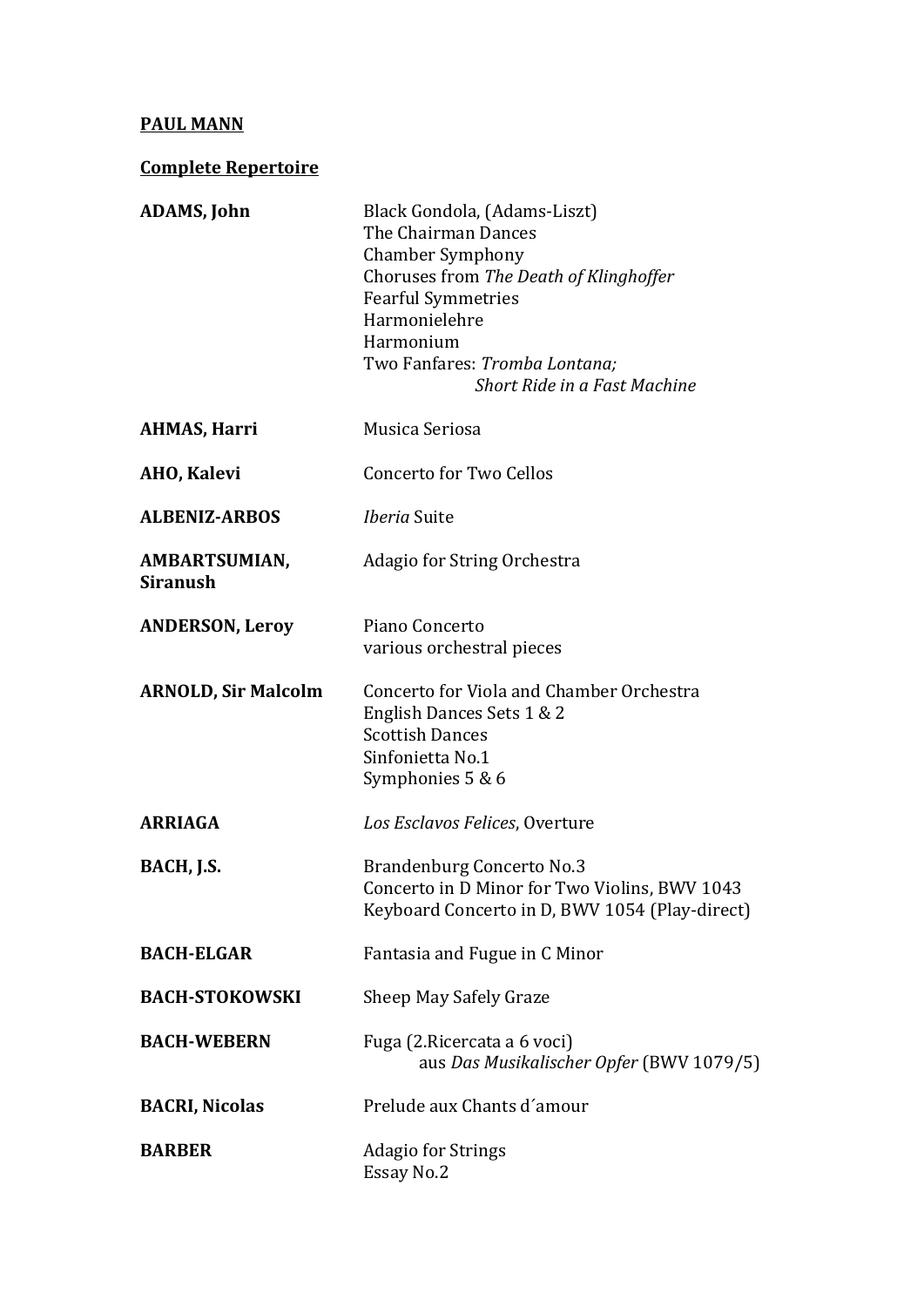|                             | Knoxville, Summer of 1915                                                        |
|-----------------------------|----------------------------------------------------------------------------------|
|                             | Symphony No.1                                                                    |
|                             | Violin Concerto                                                                  |
| <b>BARTOK</b>               | Concerto for Orchestra                                                           |
|                             | The Miraculous Mandarin                                                          |
|                             | Music for Strings, Percussion and Celesta                                        |
|                             | Piano Concertos 1 & 3                                                            |
|                             | <b>Romanian Folk Dances</b>                                                      |
|                             | Violin Concertos 1 & 2                                                           |
| <b>BEETHOVEN</b>            | Creatures of Prometheus (Complete)                                               |
|                             | Egmont (Complete)                                                                |
|                             | Mass in C, Op.86                                                                 |
|                             | Overtures: Coriolan                                                              |
|                             | Fidelio                                                                          |
|                             | Die Weihe des Hauses<br>Leonore No.3                                             |
|                             | Zur Namensfeier                                                                  |
|                             | Piano Concertos 1-5                                                              |
|                             | Romances for Violin and Orchestra, Opp.40 and 50                                 |
|                             | String Quartet in C Sharp Minor, Op.131                                          |
|                             | (PM version)                                                                     |
|                             | Symphonies 1-9                                                                   |
|                             | <b>Triple Concerto</b>                                                           |
|                             | Violin Concerto                                                                  |
| <b>BERG, Alban</b>          | Violin Concerto                                                                  |
| <b>BERG, Olav</b>           | Double Bass Concerto                                                             |
| <b>BERKELEY, Sir Lennox</b> | Serenade for Strings                                                             |
| <b>BERLIOZ</b>              | L'Enfance du Christ                                                              |
|                             | Hungarian March (The Damnation of Faust)                                         |
|                             | Le Corsair<br>Overtures:                                                         |
|                             | <b>Beatrice and Benedict</b>                                                     |
|                             | Roman Carnival                                                                   |
|                             | Orchestral Scenes from Romeo and Juliet<br>Royal Hunt and Storm from The Trojans |
|                             | Symphonie Fantastique                                                            |
| <b>BERNSTEIN</b>            | A Quiet Place (Suite)                                                            |
|                             | Candide (Complete)                                                               |
|                             | <b>Chichester Psalms</b>                                                         |
|                             | Concerto for Orchestra (Jubilee Games)                                           |
|                             | Divertimento for Orchestra                                                       |
|                             | Dybbuk (Complete Ballet)                                                         |
|                             | Dybbuk (Suite No.2)                                                              |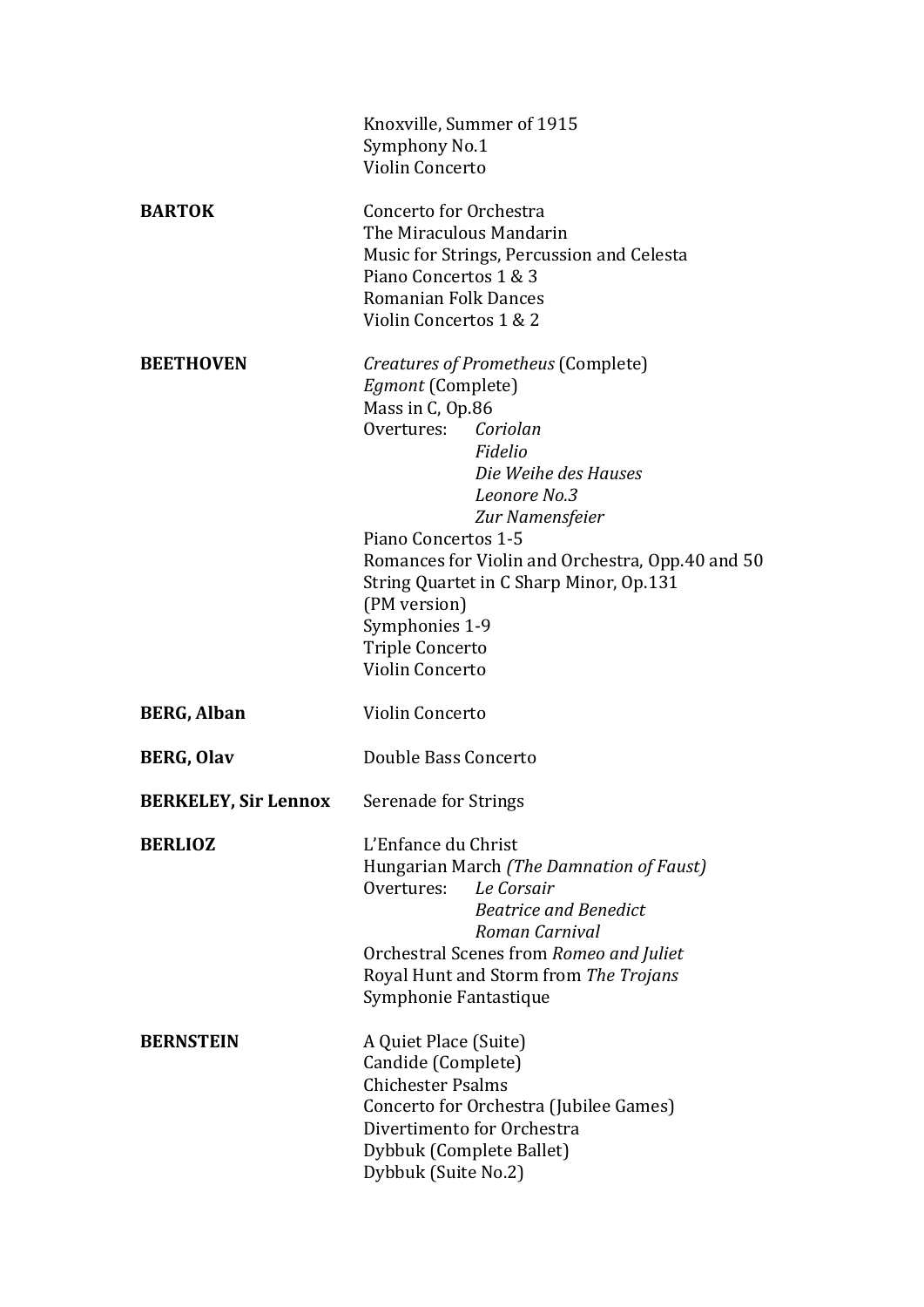|                                    | Fancy Free (Ballet)<br>Halil                                                |
|------------------------------------|-----------------------------------------------------------------------------|
|                                    | On The Town: Three Dance Episodes                                           |
|                                    | On The Waterfront Symphonic Suite from the Film<br>Prelude, Fugue and Riffs |
|                                    | Serenade after Plato's Symposium                                            |
|                                    | Songfest                                                                    |
|                                    | Symphonic Dances from West Side Story<br>Symphonies:                        |
|                                    | No.1 Jeremiah                                                               |
|                                    | No.2 The Age of Anxiety<br>No.3 Kaddish                                     |
|                                    | Three Meditations from Mass                                                 |
| <b>BIRTWISTLE</b>                  | Gawain's Journey                                                            |
|                                    | Melancolia I for Clarinet and Strings                                       |
| <b>BIZET</b>                       | Carmen Suites 1 and 2                                                       |
|                                    | Jeux d'Enfants                                                              |
|                                    | Symphony in C                                                               |
| <b>BLAKE, David</b>                | <b>Seasonal Variants</b>                                                    |
| <b>BLOCH</b>                       | Schelomo                                                                    |
|                                    |                                                                             |
| <b>BORODIN</b>                     | In The Steppes of Central Asia                                              |
|                                    | Prince Igor: Overture and Polovtsian Dances                                 |
| <b>BOTTESINI</b>                   | Double Bass Concerto in B Minor                                             |
| <b>BRAHMS</b>                      | <b>Academic Festival Overture</b>                                           |
|                                    | Double Concerto                                                             |
|                                    | Ein Deutsches Requiem<br>Hungarian Dances Nos. 5-7; 17-21 (orch. Dvorak)    |
|                                    | Piano Concertos 1 & 2                                                       |
|                                    | Symphonies 1-4                                                              |
|                                    | <b>Tragic Overture</b><br>Variations on a Theme of Haydn                    |
|                                    | Violin Concerto                                                             |
| <b>BRAHMS-</b>                     | Symphony in F Minor                                                         |
| <b>HOLLOWAY</b>                    | (after the Sonata for 2 Pianos, Op.34b)                                     |
|                                    | Variations on a Theme of Schumann, Op.23                                    |
| <b>BRAHMS-</b>                     |                                                                             |
| <b>SCHOENBERG</b>                  | Piano Quartet in G Minor, Op.25                                             |
| <b>BRAHMS-</b><br><b>SÖDERLIND</b> | Von Ewige Liebe                                                             |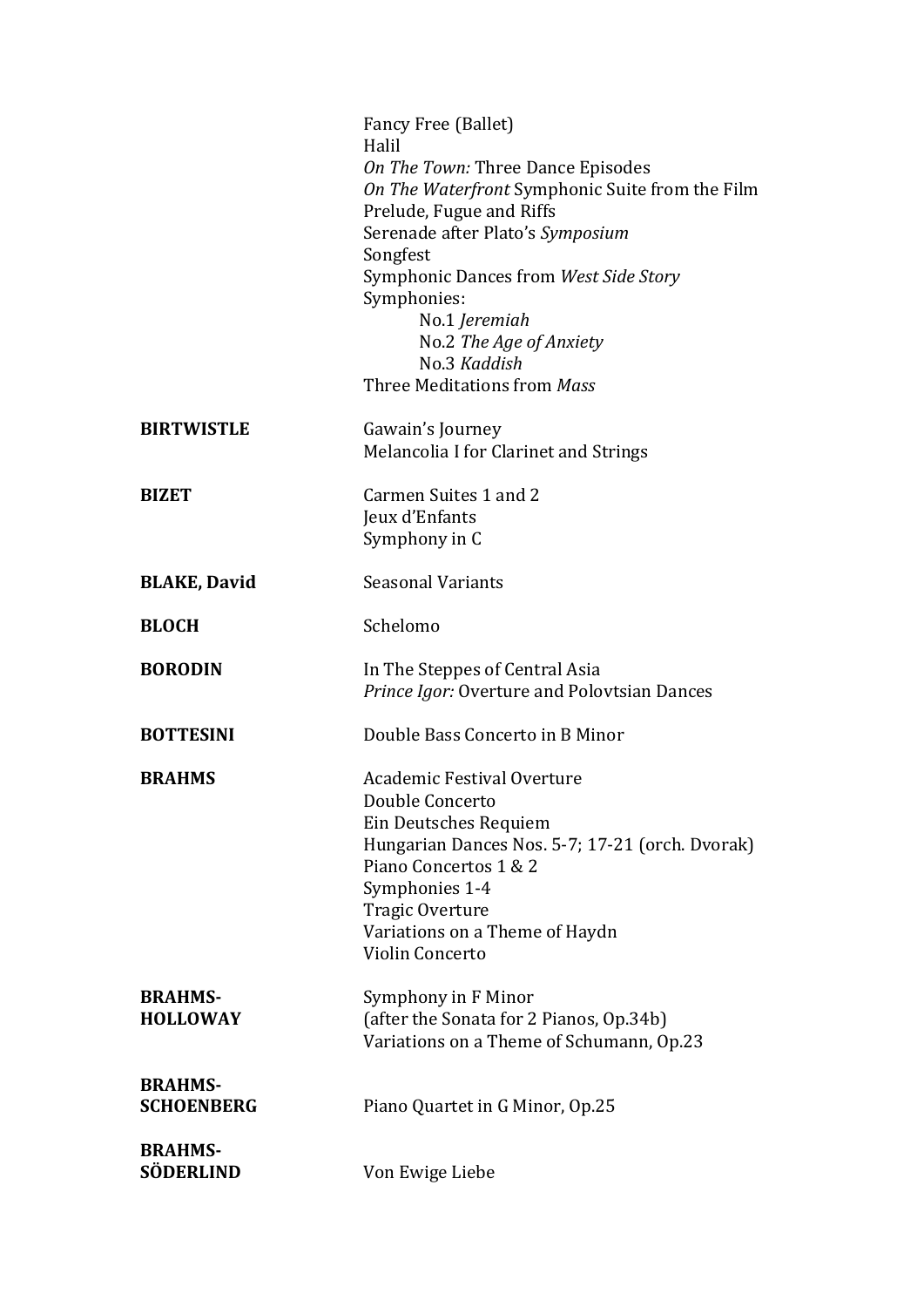| <b>BRIDGE, Frank</b>                     | Oration for Cello and Orchestra                                                                                                                                                                                                                                             |
|------------------------------------------|-----------------------------------------------------------------------------------------------------------------------------------------------------------------------------------------------------------------------------------------------------------------------------|
| <b>BRITTEN</b>                           | Peter Grimes: Four Sea Interludes<br>Piano Concerto<br>Rape of Lucretia, The<br>Serenade for Tenor, Horn and Strings<br>Simple Symphony<br>Sinfonietta, Op.1<br>Soireés Musicales<br>Suite on English Folk Tunes: A Time There Was<br>Young Person's Guide to the Orchestra |
| <b>BRUCH</b>                             | Adagio Appassionato<br>Scottish Fantasy, Op.46<br>Violin Concerto No.1                                                                                                                                                                                                      |
| <b>BUTTERWORTH</b>                       | The Banks of Green Willow                                                                                                                                                                                                                                                   |
| <b>CAGE</b>                              | <b>Ballet The Seasons</b>                                                                                                                                                                                                                                                   |
| <b>CAGE</b><br><b>Orch. Lou Harrison</b> | Suite for Toy Piano                                                                                                                                                                                                                                                         |
| <b>CANTELOUBE</b>                        | Songs of the Auvergne                                                                                                                                                                                                                                                       |
| CARPENTER, J.A.                          | Watercolors                                                                                                                                                                                                                                                                 |
| CASULANA,<br>arr C. MATTHEWS             | Il vostro dipartir                                                                                                                                                                                                                                                          |
| <b>CHABRIER</b>                          | España                                                                                                                                                                                                                                                                      |
| <b>CHAMINADE</b>                         | Concertino for Flute and Orchestra                                                                                                                                                                                                                                          |
| <b>CHAUSSON</b>                          | Poème for Violin and Orchestra                                                                                                                                                                                                                                              |
| <b>CHIHARA, Paul</b>                     | An Afternoon on Perfume River                                                                                                                                                                                                                                               |
| <b>CHOPIN</b>                            | Piano Concertos 1 & 2                                                                                                                                                                                                                                                       |
| <b>CIMAROSA</b>                          | Overture to Il Matrimonio Segreto                                                                                                                                                                                                                                           |
| <b>COPLAND</b>                           | Appalachian Spring (Original Version)<br><b>Clarinet Concerto</b><br>El Salon Mexico<br>Fanfare for the Common Man<br>Four Dance Episodes from Rodeo<br>Lincoln Portrait                                                                                                    |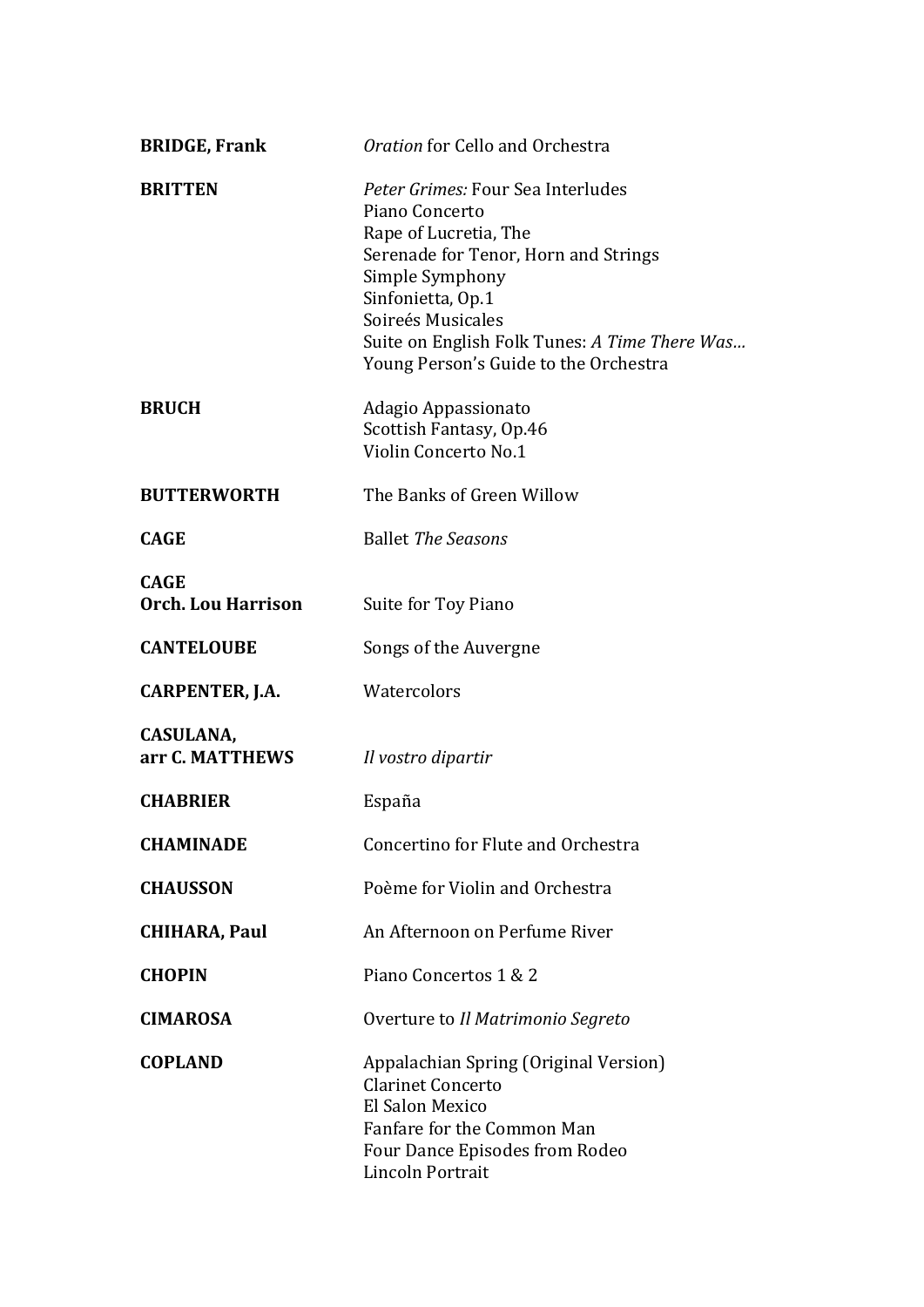## Quiet City Three Latin-American Sketches

| <b>CORP, Ronald</b>          | <b>Wings of Memory</b>                                                                                                                                                               |
|------------------------------|--------------------------------------------------------------------------------------------------------------------------------------------------------------------------------------|
| <b>CRUMB, George</b>         | Variazioni                                                                                                                                                                           |
| <b>CSANYI-WILLS, Michael</b> | <b>Nocturne for Strings</b>                                                                                                                                                          |
| <b>CRUZ, de CASTRO</b>       | Saxophone Concerto                                                                                                                                                                   |
| <b>DEAN, Brett</b>           | Angels' Wings                                                                                                                                                                        |
| <b>DEBUSSY</b>               | Danse sacrée et danse profane<br>Fantasie for Piano & Orchestra<br>Images<br>Jeux<br>La Mer<br>Prélude à "L'après-midi d'un Faune"                                                   |
| <b>DEBUSSY-ANSERMET</b>      | <b>Epigraphes Antiques</b>                                                                                                                                                           |
| <b>DELIUS</b>                | On Hearing the First Cuckoo in Spring<br>Sleigh Ride<br>Summer Night on the River<br>The Walk to the Paradise Garden                                                                 |
| <b>DUDDELL, Joe</b>          | Ruby (Concerto for Percussion and Orchestra)                                                                                                                                         |
| <b>DVORAK</b>                | Carnival Overture<br>Cello Concerto<br>Piano Concerto<br>Serenade for Wind, Op.44<br>Slavonic Dances Opp.46 & 72<br>Symphonic Variations, Op.78<br>Symphonies 6-9<br>Violin Concerto |
| <b>EDWARDS, Ross</b>         | Maninyas for Violin and Orchestra<br><b>White Ghost Dancing</b>                                                                                                                      |
| <b>ELCOCK, Steve</b>         | Song Without Words (String Orchestra)<br>Symphony No.3<br><b>Festive Overture</b><br>Choses renversées par le temps ou la destruction                                                |
| <b>ELGAR</b>                 | Apostles, The<br>Cello Concerto<br>Chanson de Matin                                                                                                                                  |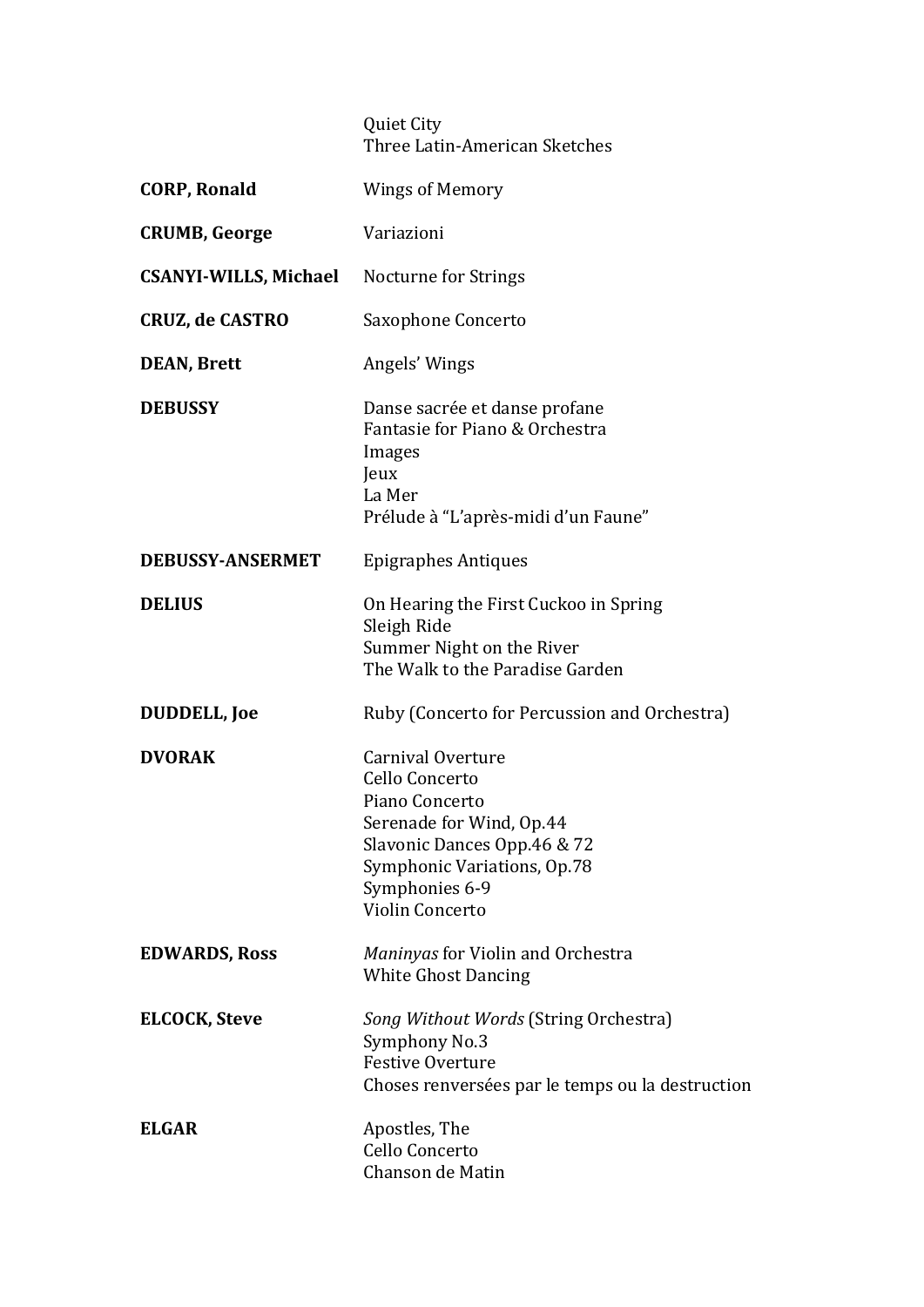|                        | Cockaigne<br>Dream of Gerontius, The<br><b>Enigma Variations</b><br>Falstaff<br><b>Imperial March</b><br>In The South<br><b>Introduction and Allegro</b><br>Pomp and Circumstance March No.1<br>Salut d'Amour<br>Serenade for Strings<br>Sospiri<br>Symphonies 1 & 2<br><b>Violin Concerto</b> |
|------------------------|------------------------------------------------------------------------------------------------------------------------------------------------------------------------------------------------------------------------------------------------------------------------------------------------|
| <b>ELLINGTON, Duke</b> | Harlem (Orch. Luther Henderson)<br>Happy Go Lucky Local; Blues in Blueprint;<br>Afro Bossa (Bula); A Tone Parallel to Harlem<br>(Orch. Wynton Marsalis)                                                                                                                                        |
| <b>ENESCU</b>          | Violin Concerto                                                                                                                                                                                                                                                                                |
| ERKIN, U. C.           | Piano Concerto (1942)                                                                                                                                                                                                                                                                          |
| <b>FALLA</b>           | The Three-Cornered Hat (Suite No.2)<br>Nights in the Gardens of Spain                                                                                                                                                                                                                          |
| <b>FAURE</b>           | Elegie for Cello and Orchestra<br>Fantasie for Flute and Orchestra<br>Masques et Bargamasques<br>Pavane<br>Pelleas and Melisande (Suite)                                                                                                                                                       |
| <b>FLURY, Richard</b>  | Sapphos Tod<br>Eine Florentinische Tragoedie<br>Ballett: Der magische Spiegel<br>Kleine Ballettmusik<br>Die helle Nacht<br>Der schlimm-heilige Vitalis                                                                                                                                         |
| <b>FORD, Andrew</b>    | Sleep                                                                                                                                                                                                                                                                                          |
| <b>FRANCAIX</b>        | <b>Bassoon Concerto</b>                                                                                                                                                                                                                                                                        |
| <b>FRANCK</b>          | Le Chasseur Maudit<br><b>Symphonic Variations</b><br>Symphony in D Minor                                                                                                                                                                                                                       |
| <b>GADE</b>            | Capriccio for Violin and Orchestra<br>Overture: Echoes of Ossian                                                                                                                                                                                                                               |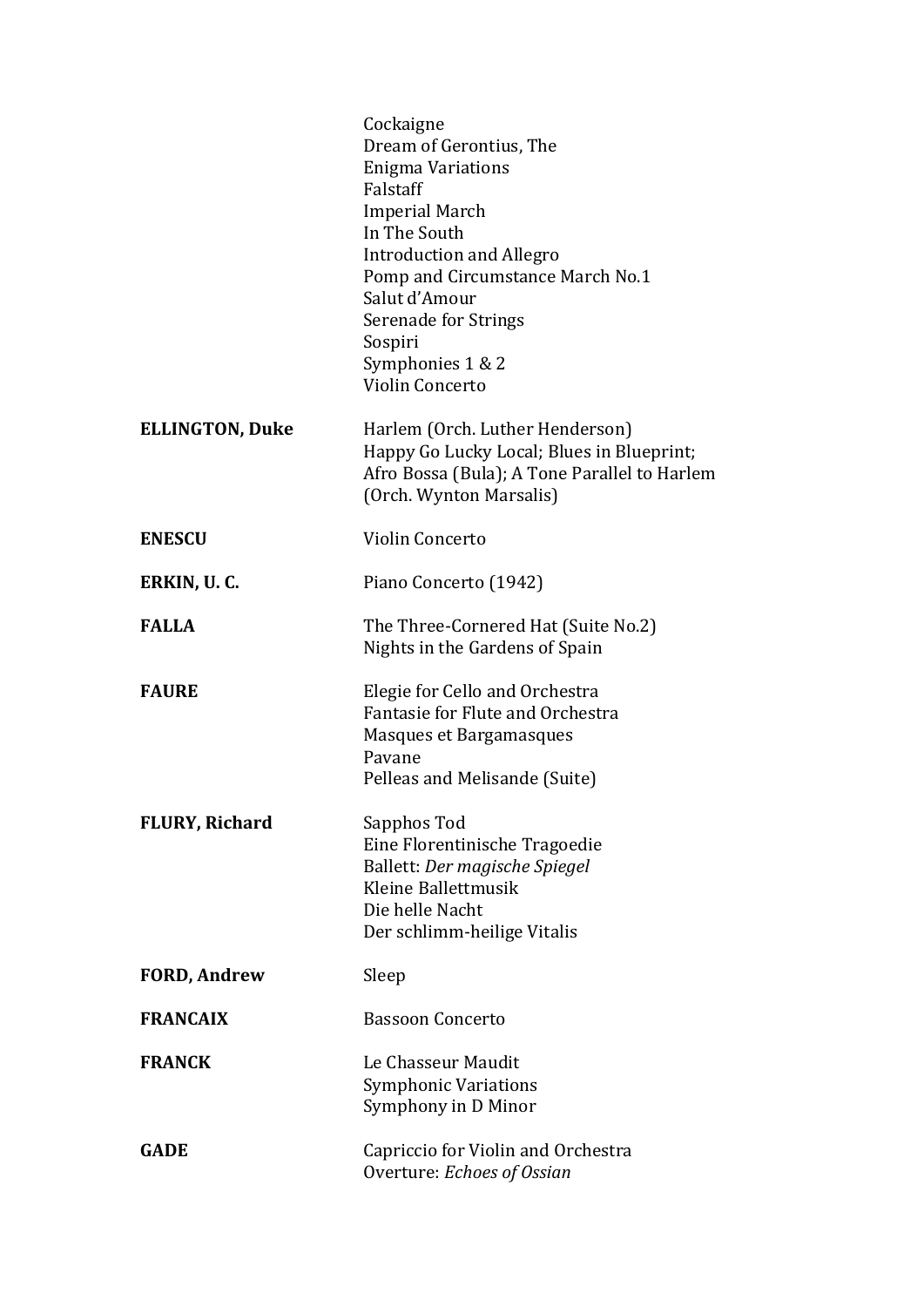| <b>GEORGIEV, Martin</b> | Lifepath                                                                                                                                                                                   |
|-------------------------|--------------------------------------------------------------------------------------------------------------------------------------------------------------------------------------------|
| <b>GERSHWIN</b>         | An American in Paris<br>Cuban Overture;<br>Overtures:<br><b>Funny Face;</b><br>Strike Up The Band<br>Piano Concerto<br>Rhapsody in Blue                                                    |
| <b>GLAZUNOV</b>         | Chopiniana, Op.46<br>Elegy to the Memory of a Hero, Op.8<br>Meditation for Violin and Orchestra<br>Raymonda (Excerpts)<br>Saxophone Concerto<br>Violin Concerto<br>Winter from The Seasons |
| <b>GLIERE</b>           | <b>Horn Concerto</b>                                                                                                                                                                       |
| <b>GLINKA</b>           | Kamarinskaya<br>Ruslan and Ludmila: Overture and Cavatina                                                                                                                                  |
| <b>GOLOVIN, Andrei</b>  | Elegy                                                                                                                                                                                      |
| <b>GORB, Adam</b>       | Metropolis for Wind Orchestra<br>Scenes from Brueghel for Wind Orchestra<br>Desta for string orchestra                                                                                     |
| <b>GOUNOD</b>           | <b>Faust: Ballet Music</b>                                                                                                                                                                 |
| <b>GRIEG</b>            | Peer Gynt Suites<br>Piano Concerto<br>Three Pieces from Sigurd Jorsalfar<br><b>Symphonic Dances</b>                                                                                        |
| <b>GRILLER, Arnold</b>  | Concerto Grosso (for string orchestra)<br>Violin Concerto<br><b>Trumpet Concerto</b><br>Dances Under the Autumn Star                                                                       |
| <b>GRIFFES, C</b>       | Five Poems of the Ancient Far East                                                                                                                                                         |
| <b>GROFE</b>            | <b>Grand Canyon Suite</b>                                                                                                                                                                  |
| <b>GRONDAHL, L</b>      | Concerto for Trombone and Orchestra                                                                                                                                                        |
| <b>GUBAIDULINA</b>      | Märchen-Poem                                                                                                                                                                               |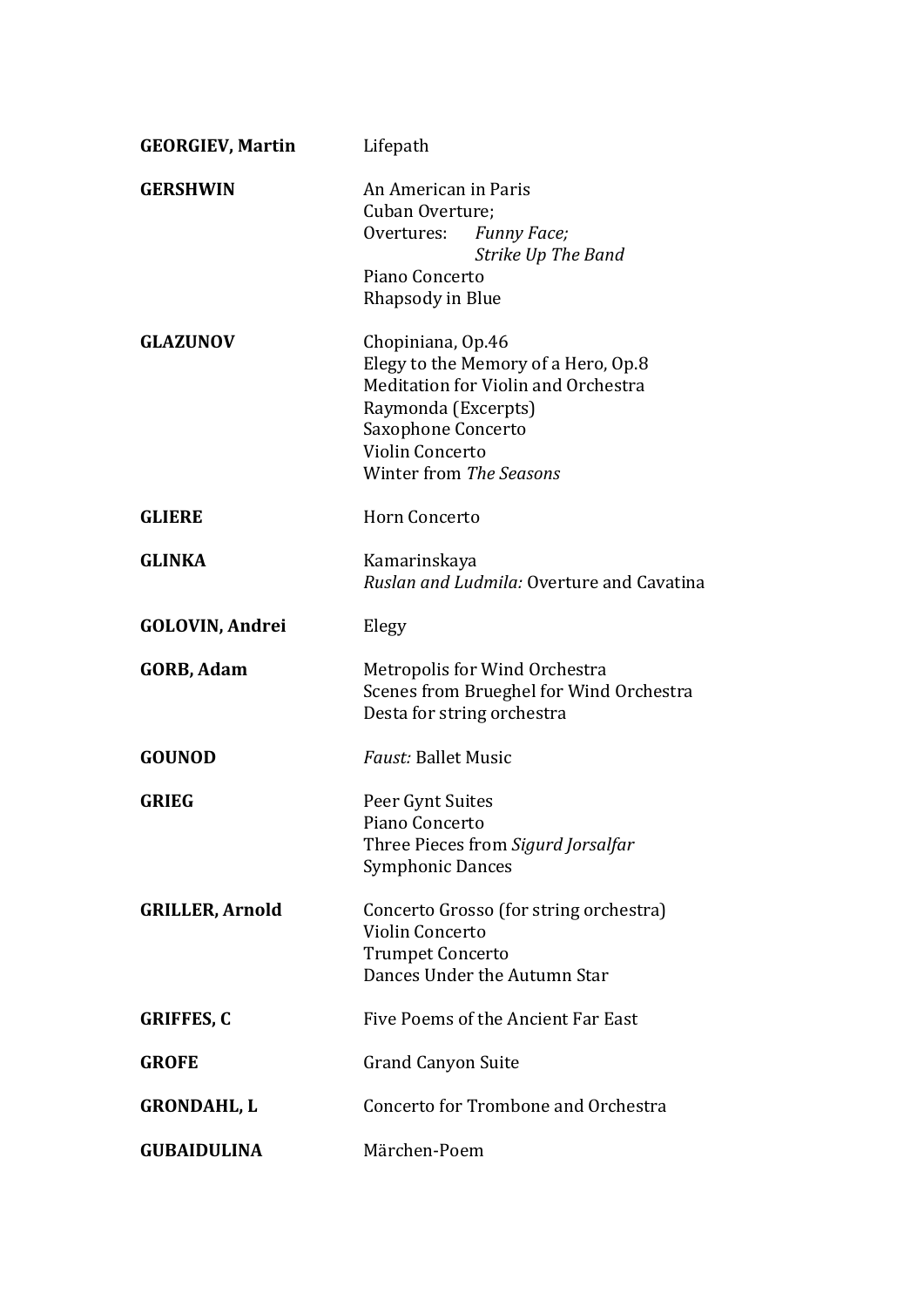| HACKBRIDGE-JOHNSON,   |                                                                                                                                                                                               |
|-----------------------|-----------------------------------------------------------------------------------------------------------------------------------------------------------------------------------------------|
| <b>David</b>          | <b>Elegy for Strings</b><br>Motets Nos. 2 & 6<br>Symphonies 9, 10, 13, 15<br>Two Elegies for Strings and Harp<br><b>Ziggurats</b><br>Aspens<br>Valse Mérovingienne<br>B4347 The Golden Valley |
| <b>HANDEL</b>         | Messiah<br>Music for the Royal Fireworks                                                                                                                                                      |
| <b>HARRIS, R</b>      | Give Me The Splendid Silent Sun<br>Symphony No.3                                                                                                                                              |
| <b>HARVEY, J</b>      | <b>Tranquil Abiding</b>                                                                                                                                                                       |
| <b>HAUTEKIET, Wim</b> | Alex's Waltz                                                                                                                                                                                  |
| <b>HAYDN</b>          | Symphonies 26, 30, 44, 68, 86, 88, 89, 90, 92, 94, 95,<br>99, 100, 101, 102, 104<br>Missa in Tempore Belli (Paukenmesse)                                                                      |
| <b>HEAD, Raymond</b>  | Ave Atque Vale                                                                                                                                                                                |
| <b>HERRMANN</b>       | <i>Psycho</i> Suite                                                                                                                                                                           |
| <b>HICKEY, Sean</b>   | Single Malt                                                                                                                                                                                   |
| <b>HINDEMITH</b>      | Schulwerk, Op.44 No.4<br>Symphonic Metamorphosis on themes of Weber<br>Trauermusik                                                                                                            |
| <b>HOBSON, Ian</b>    | <b>Coventry Casserole</b>                                                                                                                                                                     |
| <b>HOLLOWAY, R</b>    | <b>Concerto for Double Bass</b><br>Romanza for Oboe and Strings<br><b>Music for Yodit</b>                                                                                                     |
| <b>HOLST</b>          | <b>Brook Green Suite</b><br>The Planets                                                                                                                                                       |
| <b>HONEGGER</b>       | Pacific 231                                                                                                                                                                                   |
| <b>IBERT</b>          | Concertino da Camera for Alto Saxophone<br><b>Flute Concerto</b>                                                                                                                              |
| <b>IRELAND</b>        | <b>Concertino Pastorale</b>                                                                                                                                                                   |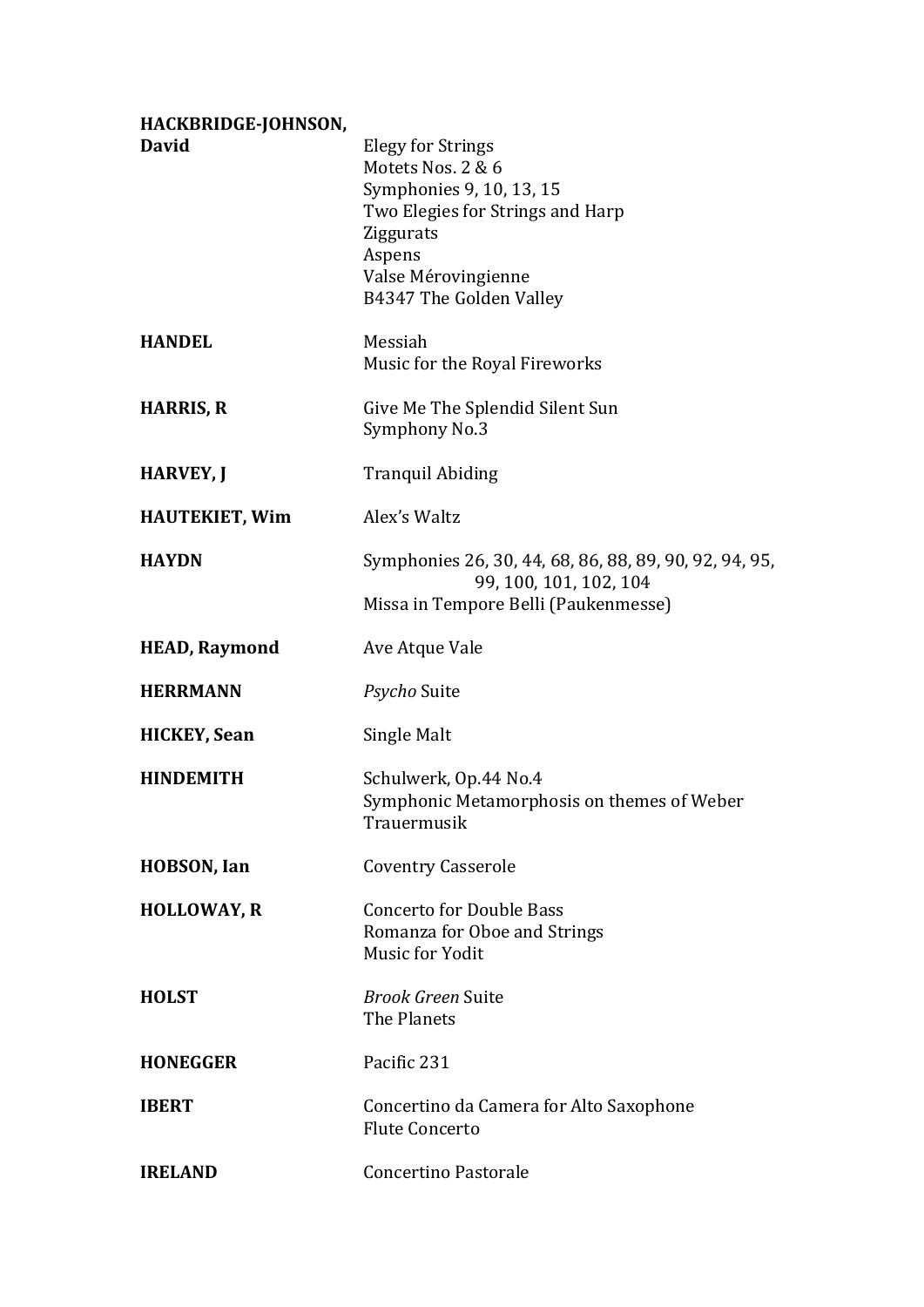| <b>IVES</b>            | Central Park in the Dark<br>Symphonies 2 & 3<br>Three Places in New England<br>Two Sketches: The General Slocum;<br>The Yale-Princeton Football Game<br>(Ed. Gunther Schuller)<br>Variations on America (Orch. William Schuman)<br>Washington's Birthday |
|------------------------|----------------------------------------------------------------------------------------------------------------------------------------------------------------------------------------------------------------------------------------------------------|
| JAFFE, Stephen         | Cello Concerto<br><b>Cut Time</b>                                                                                                                                                                                                                        |
| <b>JANACEK</b>         | Jealousy (Overture)<br>Jenufa<br>Taras Bulba                                                                                                                                                                                                             |
| <b>JOLIVET</b>         | Concerto for Flute and String Orchestra                                                                                                                                                                                                                  |
| <b>KAY, Hershy</b>     | <b>Stars and Stripes (Ballet)</b>                                                                                                                                                                                                                        |
| <b>KEELEY, Rob</b>     | Epitaffio (for string orchestra)<br>Symphony No.2<br>Triple Concerto (for 2 Oboes and Cor Anglais)<br>Serenata Concertante for Violin and Piano<br>Concerto for Flute and String Orchestra<br>Variations for Orchestra                                   |
| <b>KEREM, Mikhel</b>   | Notes for Yodit                                                                                                                                                                                                                                          |
| <b>KEURIS, Tristan</b> | <b>Concerto for Two Cellos</b>                                                                                                                                                                                                                           |
| <b>KHOURY, Houtaf</b>  | Et le vent qui souffle                                                                                                                                                                                                                                   |
| KINSELLA, John         | Amhrán do Yodit                                                                                                                                                                                                                                          |
| <b>KLENAU</b>          | Die Weise von Liebe und Tod des Cornetts<br>Christoph Rilke                                                                                                                                                                                              |
| <b>KNUSSEN</b>         | <b>Flourish with Fireworks</b>                                                                                                                                                                                                                           |
| <b>KOEHNE, Graeme</b>  | <b>Unchained Melody</b>                                                                                                                                                                                                                                  |
| <b>KOPPEL</b>          | Cello Concerto, Op.56<br>Flute Concerto, Op.87a<br>Piano Concerto No.2                                                                                                                                                                                   |
| <b>LANGGAARD</b>       | Symphony No.2 (Original Version)                                                                                                                                                                                                                         |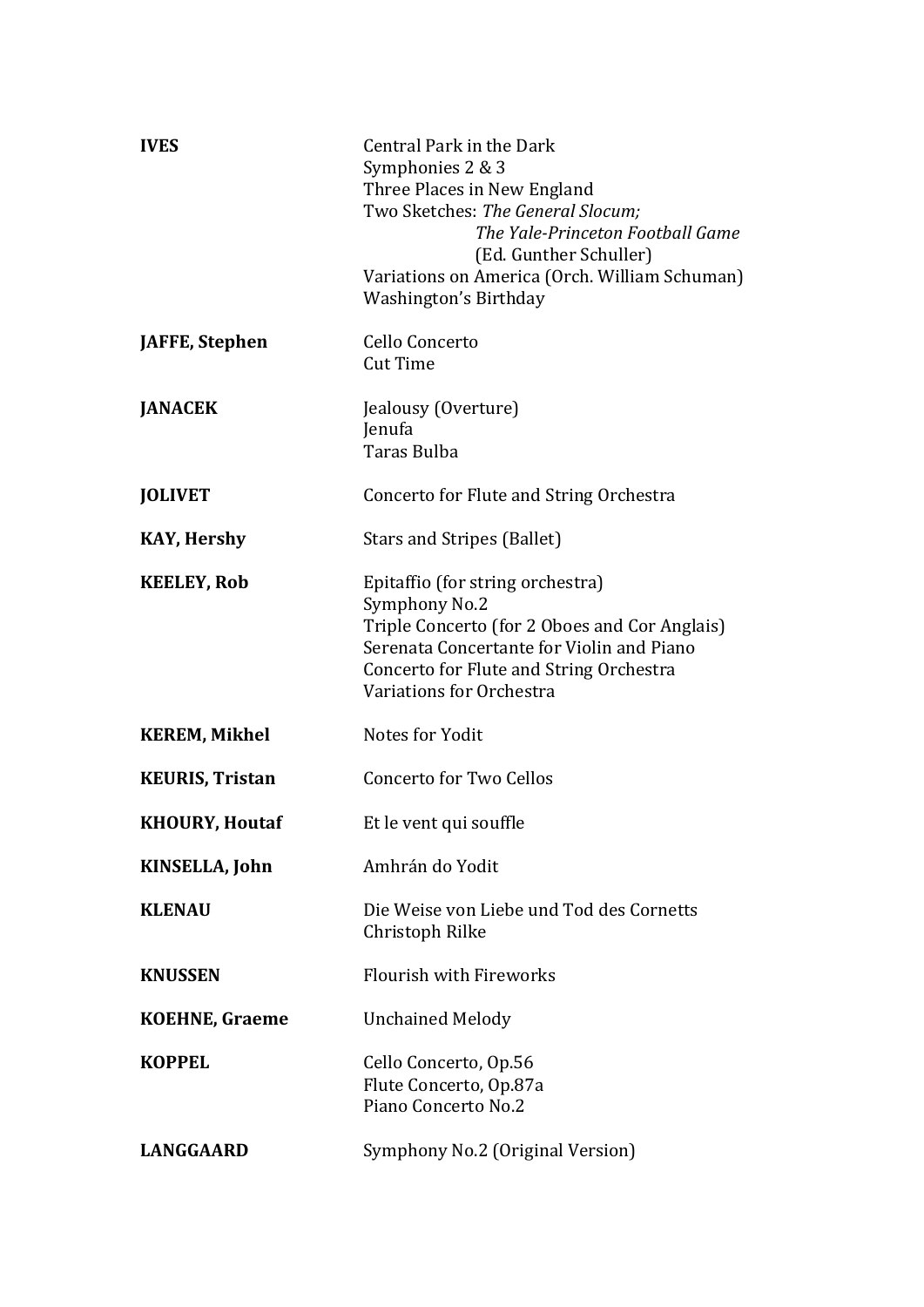| <b>LEHAR</b>            | Giuditta (Excerpts)<br><b>Gold and Silver Waltz</b><br>The Merry Widow (Overture and Excerpts)                                                                                                                                                                                                                                                                |
|-------------------------|---------------------------------------------------------------------------------------------------------------------------------------------------------------------------------------------------------------------------------------------------------------------------------------------------------------------------------------------------------------|
| <b>LEONCAVALLO</b>      | Pagliacci (Intermezzo)                                                                                                                                                                                                                                                                                                                                        |
| <b>LERDAHL</b>          | Cross-Currents<br>Quiet Music                                                                                                                                                                                                                                                                                                                                 |
| <b>LIGETI</b>           | <b>Romanian Concerto</b>                                                                                                                                                                                                                                                                                                                                      |
| <b>LISZT</b>            | A Faust Symphony<br>Hungarian Rhapsody No.2 (Muller-Berghaus)<br>Malediction<br>Piano Concertos 1 & 2<br>Totentanz                                                                                                                                                                                                                                            |
| <b>LISZT-ADAMS</b>      | The Black Gondola                                                                                                                                                                                                                                                                                                                                             |
| LLOYD-WEBBER, W         | Serenade for Strings                                                                                                                                                                                                                                                                                                                                          |
| LORD, Jon               | Boom of the Tingling Strings<br>Concerto for Group and Orchestra<br>Sarabande for Group and Orchestra<br>Disguises for String Orchestra<br>Evening Song; For Example Pictured Within;<br>Wait a While<br>The Telemann Experiment<br>One From The Meadow<br>All Those Years Ago<br>To Notice Such Things<br>Durham Concerto<br>Zarabanda Solitaria (Orch.Mann) |
| <b>LUTOSLAWSKI</b>      | Partita<br>Symphony No.4                                                                                                                                                                                                                                                                                                                                      |
| <b>MACHOVER, Tod</b>    | Jeux Deux<br>Sparkler                                                                                                                                                                                                                                                                                                                                         |
| <b>MACMILLAN, James</b> | as others see us<br>Veni Veni Emanuel                                                                                                                                                                                                                                                                                                                         |
| <b>MAHLER</b>           | Adagio from Symphony No.10<br>Blumine<br>Rückert Lieder<br>Symphonies 1, 2, 3, 5, 8, 9                                                                                                                                                                                                                                                                        |
| <b>MANTOVANI</b>        | Le Cycle des Gris                                                                                                                                                                                                                                                                                                                                             |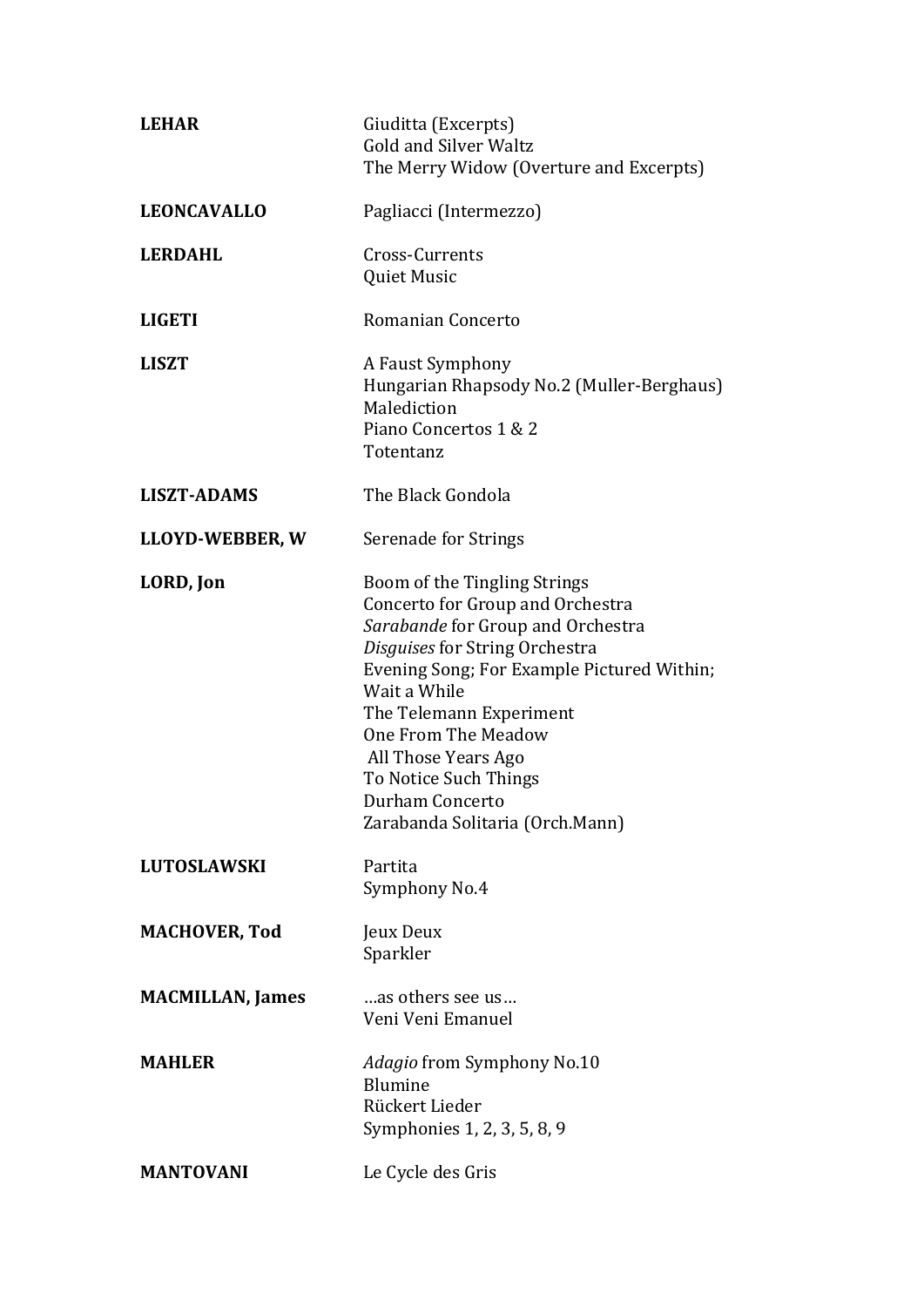| <b>MARCO, Tomas</b>      | Angelus Novus (Hommage a Mahler)                                                                                                                                                                                                                                                                                                                                                                                                             |
|--------------------------|----------------------------------------------------------------------------------------------------------------------------------------------------------------------------------------------------------------------------------------------------------------------------------------------------------------------------------------------------------------------------------------------------------------------------------------------|
| <b>MARKEVITCH, Igor</b>  | Rebus                                                                                                                                                                                                                                                                                                                                                                                                                                        |
| <b>MARTENSSON, Per</b>   | In Dubious Battle                                                                                                                                                                                                                                                                                                                                                                                                                            |
| <b>MASCAGNI</b>          | Cavalleria Rusticana: Intermezzo                                                                                                                                                                                                                                                                                                                                                                                                             |
| <b>MASSENET</b>          | Le Cid (Ballet)<br><b>Meditation from Thais</b>                                                                                                                                                                                                                                                                                                                                                                                              |
| <b>MATTHEW-WALKER, R</b> | The Rivers of Time                                                                                                                                                                                                                                                                                                                                                                                                                           |
| <b>MATTHEWS, David</b>   | A June Song                                                                                                                                                                                                                                                                                                                                                                                                                                  |
| <b>MAXWELL DAVIES</b>    | Eight Songs for a Mad King                                                                                                                                                                                                                                                                                                                                                                                                                   |
| <b>MENDELSSOHN</b>       | Die Erste Walpurgisnacht<br>Elijah<br>Midsummer Night's Dream, A (Complete)<br>Athalia<br>Overtures:<br>Die Schoene Melusine<br>Die Heimkehr aus der Fremde<br>The Hebrides<br>Meeresstille und Glückliche Fahrt<br>Piano Concerto No.1<br>Sinfonia for Strings No.9<br>Symphonies 1, 3 & 4<br>Violin Concerto                                                                                                                               |
| <b>MILHAUD</b>           | Le Boeuf sur le toit<br>Scaramouche (Saxophone Concerto)                                                                                                                                                                                                                                                                                                                                                                                     |
| <b>MOORE, Lloyd</b>      | Leavings for string orchestra                                                                                                                                                                                                                                                                                                                                                                                                                |
| <b>MOZART</b>            | Clarinet Concerto in A Major, K.622<br>Concert Arias: Nehmt meinem Dank, K.383<br>Chi sa, Chi sa, qual sia, K.582<br>Concerto for Flute and Harp, K.299<br>Exsultate Jubilate, K.165<br>Eine Kleine Nachtmusik, K.525<br>Flute Concerto in G Major, K.313<br>Horn Concertos in E Flat, K.447 and 495<br>Le Nozze di Figaro<br>Oboe Concerto in C Major, K.314<br>Overtures: Cosi fan Tutte,<br>Die Entführung aus dem Serail<br>Don Giovanni |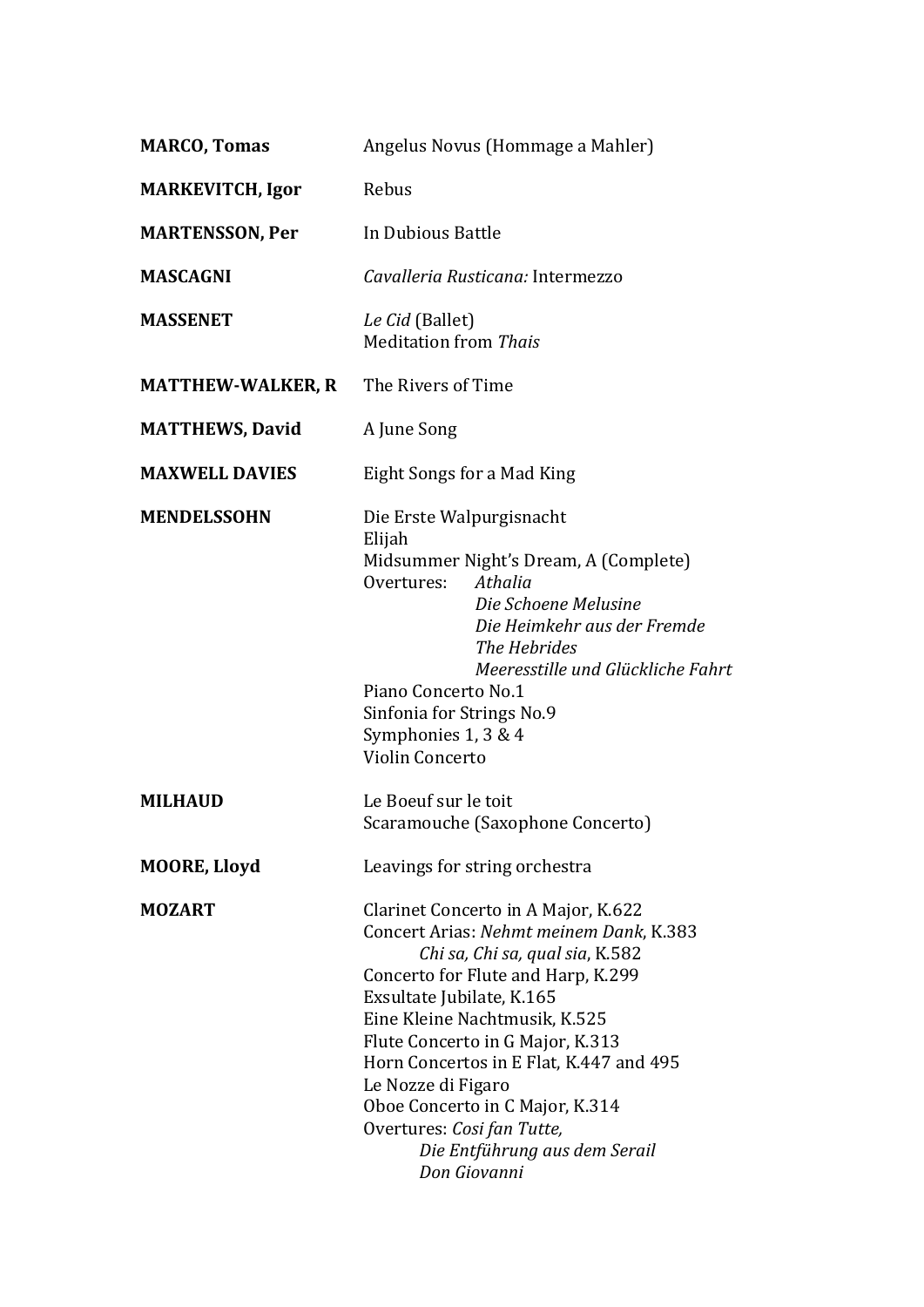|                            | Die Zauberflöte<br>La Clemenza di Tito<br><i>Idomeneo</i><br>Piano Concertos K.271, 365, 466, 467, 488, 491, 595<br>Serenade in D Major, K.239<br>Sinfonia Concertante in E Flat Major, K.364<br>Symphonies, Nos 25, 29, 33, 35, 36, 38, 41<br>Vesperae solennes de Confessore, K.339<br>Violin Concerto in G Major, K.216<br>Zaide: Ruhe sanft, mein holdes Leben                                                                                                                              |
|----------------------------|-------------------------------------------------------------------------------------------------------------------------------------------------------------------------------------------------------------------------------------------------------------------------------------------------------------------------------------------------------------------------------------------------------------------------------------------------------------------------------------------------|
| <b>MUSSORGSKY</b>          | Night on a Bare Mountain                                                                                                                                                                                                                                                                                                                                                                                                                                                                        |
| <b>MUSSORGSKY-RAVEL</b>    | Pictures at an Exhibition                                                                                                                                                                                                                                                                                                                                                                                                                                                                       |
| <b>NAEGELEN, Kurt</b>      | La Voix du Dalang                                                                                                                                                                                                                                                                                                                                                                                                                                                                               |
| <b>NEWTON, Rodney</b>      | Symphonies 1 and 4<br>Distant Nebulae<br>Beyond Compere for string orchestra (arr. Mann)                                                                                                                                                                                                                                                                                                                                                                                                        |
| <b>NIELSEN</b>             | Maskarade: Overture and Dance of the Cockerel<br>Symphonies 3, 4 & 5                                                                                                                                                                                                                                                                                                                                                                                                                            |
| <b>NIXON, Henry Cotter</b> | Concert Overture No.1 Titania<br>Concert Overture No.2 Anima et Fide<br>Concert Overture No.3 Jacta est Alea<br>May Day Scherzo<br>Gavotte in E Flat<br>Overture: Aslauga<br>Prelude to The Witch of Esgair<br>Dance of the Sea Nymphs<br>Palamon and Arcite Symphonic Poem<br>Romance for Violin and Orchestra<br>Fantasia No.2 for Violin and Orchestra (Orch. Mann)<br>Concert-Stück for Piano and Orchestra<br>Prelude to The Gay Typewriters (Orch. Mann)<br>Coronation March (Orch. Mann) |
| <b>NORGARD</b>             | Percussion Concerto (For A Change)<br>Twilight                                                                                                                                                                                                                                                                                                                                                                                                                                                  |
| NYMAN, Michael             | Prospero's Books (Suite)                                                                                                                                                                                                                                                                                                                                                                                                                                                                        |
| <b>O'BRIEN, Charles</b>    | Symphony in F Minor, Op.23<br>Concert Overture Ellangowan<br>(2 Versions, Opp.10 and 12)<br>Mazurka<br><b>Berceuse</b>                                                                                                                                                                                                                                                                                                                                                                          |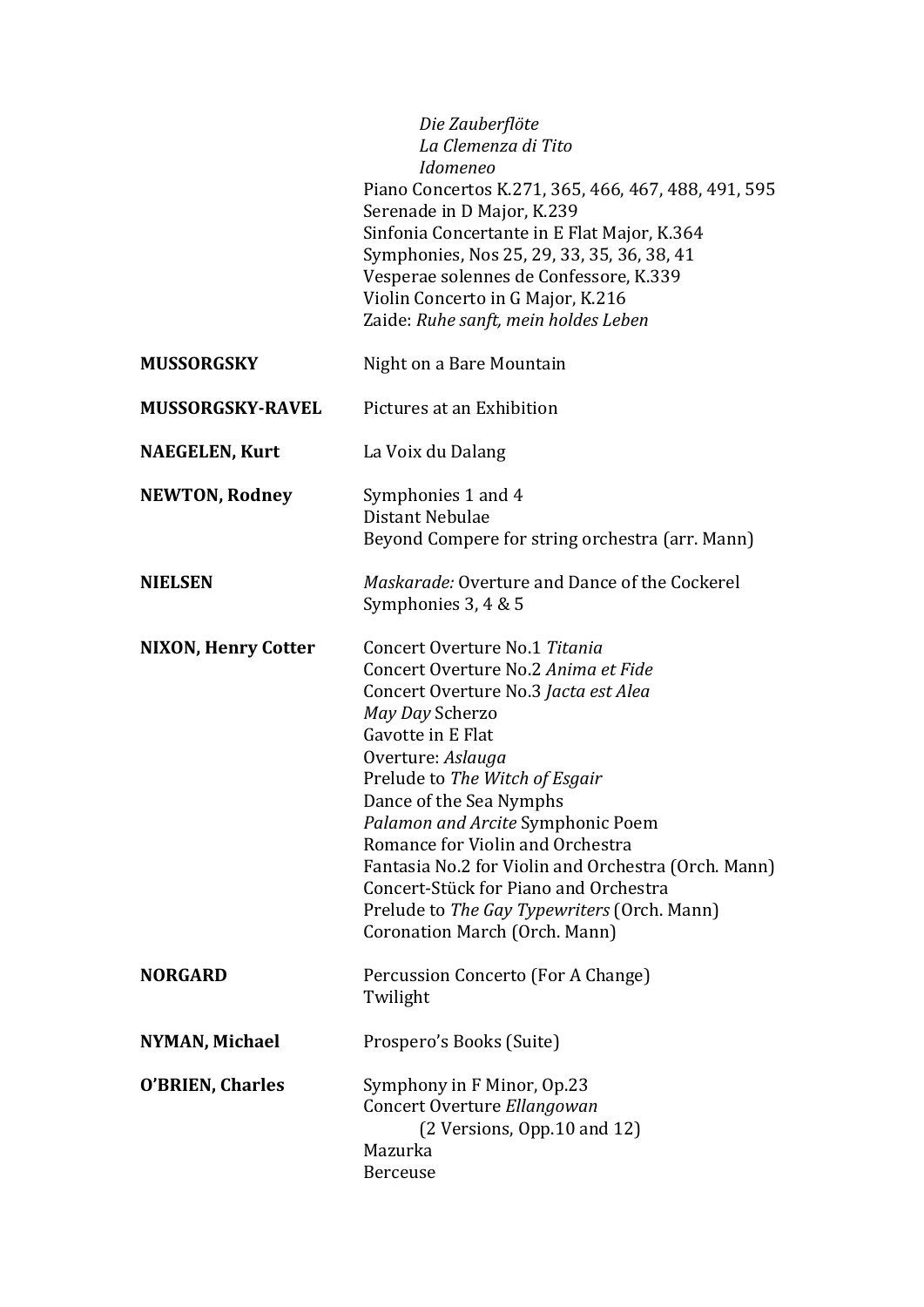Suite Humoristique for small orchestra Overture *The Minstrel's Curse* Overture To Spring Scottish Scenes, Op.17 Waltz Suite, Op.26

|                        | O'BRIEN, Charles James Overture The Oneida Chief                                                                                                                                                                                |
|------------------------|---------------------------------------------------------------------------------------------------------------------------------------------------------------------------------------------------------------------------------|
| O'BRIEN, David         | An Edinburgh Overture                                                                                                                                                                                                           |
| <b>OFFENBACH</b>       | Overture to Orpheus in the Underworld<br>Arias from The Tales of Hoffmann                                                                                                                                                       |
| PAGES I CORELLA, X     | <b>Echoes for Piano and Orchestra</b>                                                                                                                                                                                           |
| <b>PARKER, Horatio</b> | Cahal Mor of the Wine-Red Hand, Op.40                                                                                                                                                                                           |
| PART, Arvo             | <i>Fratres</i> for strings and percussion<br><b>Fratres for Chamber Orchestra</b><br>Summa for String Orchestra                                                                                                                 |
| <b>PATTERSON, Paul</b> | <b>Upside Down Under Variations</b>                                                                                                                                                                                             |
| <b>PELLAY, Paul</b>    | <b>Yodit Dances</b>                                                                                                                                                                                                             |
| PERNA, Dana Paul       | <b>Memory Brings You</b>                                                                                                                                                                                                        |
| PICKARD, John          | <b>Forbidding Mourning</b>                                                                                                                                                                                                      |
| <b>PONCHIELLI</b>      | Dance of the Hours (from La Gioconda)                                                                                                                                                                                           |
| POP, Adrian            | Etos I<br>Solstice                                                                                                                                                                                                              |
| <b>POULENC</b>         | Organ Concerto                                                                                                                                                                                                                  |
| <b>PROKOFIEV</b>       | Peter and the Wolf<br>Piano Concertos 1, 2 & 3<br>Prodigal Son, The<br>Romeo and Juliet (Suites 1-3)<br>Sinfonia Concertante for Cello and Orchestra, Op.125<br>Summer Day, Op.65<br>Symphonies 5 & 7<br>Violin Concertos 1 & 2 |
| <b>PUCCINI</b>         | various excerpts from La Boheme, Tosca,<br>Madama Butterfly, Manon Lescaut,<br>Gianni Schicchi                                                                                                                                  |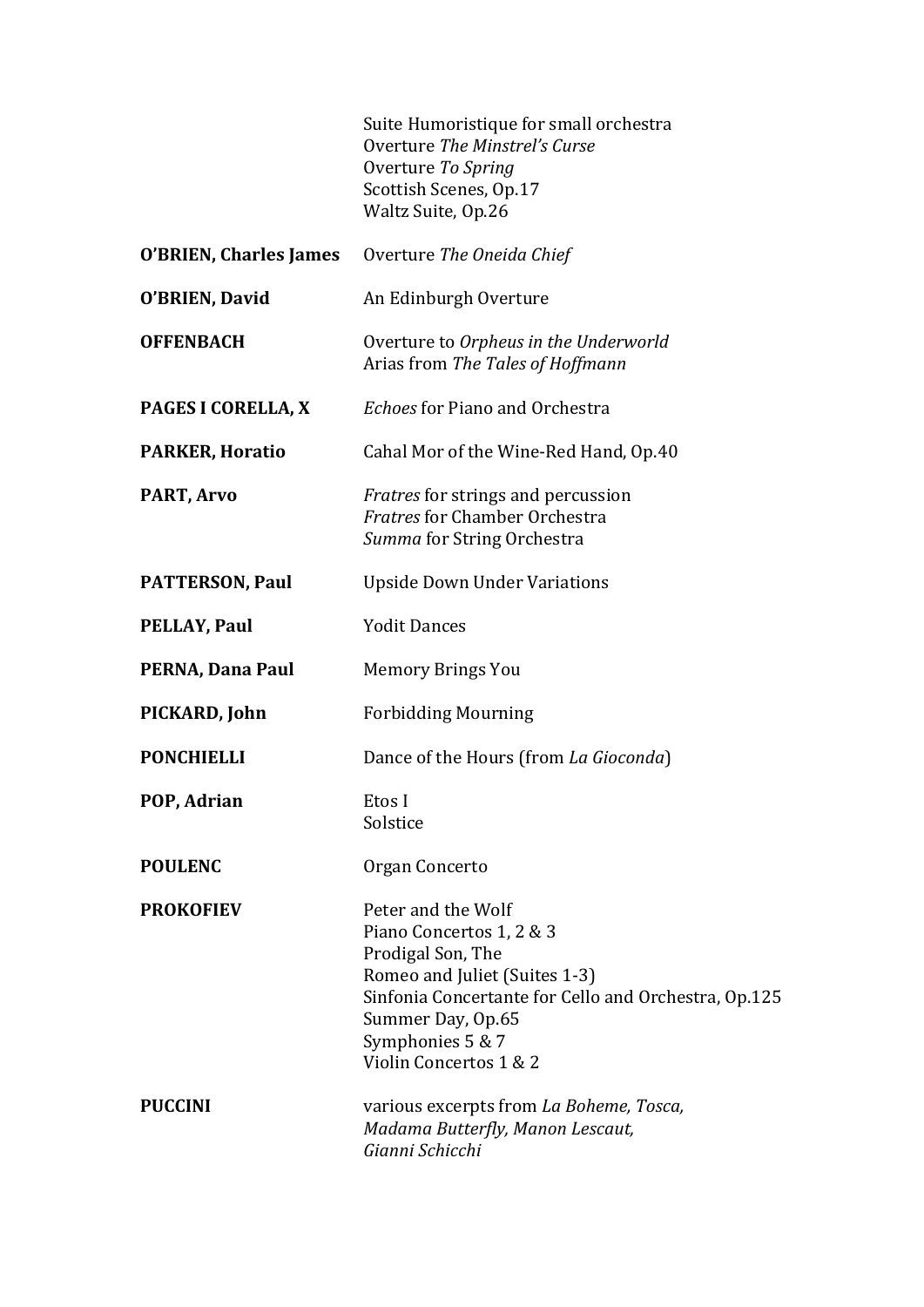| <b>RACHMANINOV</b>     | Piano Concertos 1-4<br><b>Symphonic Dances</b><br>Vocalise                                                                    | Rhapsody on a Theme of Paganini                                                                                                                          |
|------------------------|-------------------------------------------------------------------------------------------------------------------------------|----------------------------------------------------------------------------------------------------------------------------------------------------------|
| <b>RAMEY, Phillip</b>  | Symphonic Song                                                                                                                |                                                                                                                                                          |
| <b>RAVEL</b>           | Alborada del Gracioso<br>Bolero<br>La Valse<br>Mother Goose Suite<br>Piano Concerto in G<br>Rapsodie Espagnole<br>Sheherazade | Concerto for the Left Hand<br>Daphnis et Chloe Suite No.2<br>Le Tombeau de Couperin<br>Pavane pour une enfante defunte<br>Valses Nobles et Sentimentales |
| <b>REVUELTAS</b>       |                                                                                                                               | Homenaje a Federico Garcia Lorca                                                                                                                         |
| <b>RIMSKY-KORSAKOV</b> | Capriccio Espagnole<br>Scheherazade<br>Suite from Le Coq d'Or                                                                 |                                                                                                                                                          |
| <b>RODRIGO</b>         | Concierto di Aranjuez<br>Concierto Andaluz                                                                                    |                                                                                                                                                          |
| <b>ROSE, Gregory</b>   |                                                                                                                               | Eritrean Love Song & Tigrinya Dance                                                                                                                      |
| <b>ROSLAVETS</b>       |                                                                                                                               | Aux heures de la nouvelle lune                                                                                                                           |
| <b>ROSSINI</b>         | Overtures:                                                                                                                    | The Barber of Seville<br>La Scala di Seta<br>L'Italiana in Algeri<br>Tancredi<br>William Tell                                                            |
| <b>RUDERS, Poul</b>    | <b>Concerto in Pieces</b><br>The Second Nightshade<br>Lullaby for Yodit                                                       |                                                                                                                                                          |
| <b>SAINT SAENS</b>     | <b>Carnival of the Animals</b><br>Danse Macabre<br>Havanaise                                                                  | Caprice in the form of a Waltz (Ysaye)<br>Cello Concertos Nos. 1 & 2<br><b>Introduction and Rondo Capriccioso</b>                                        |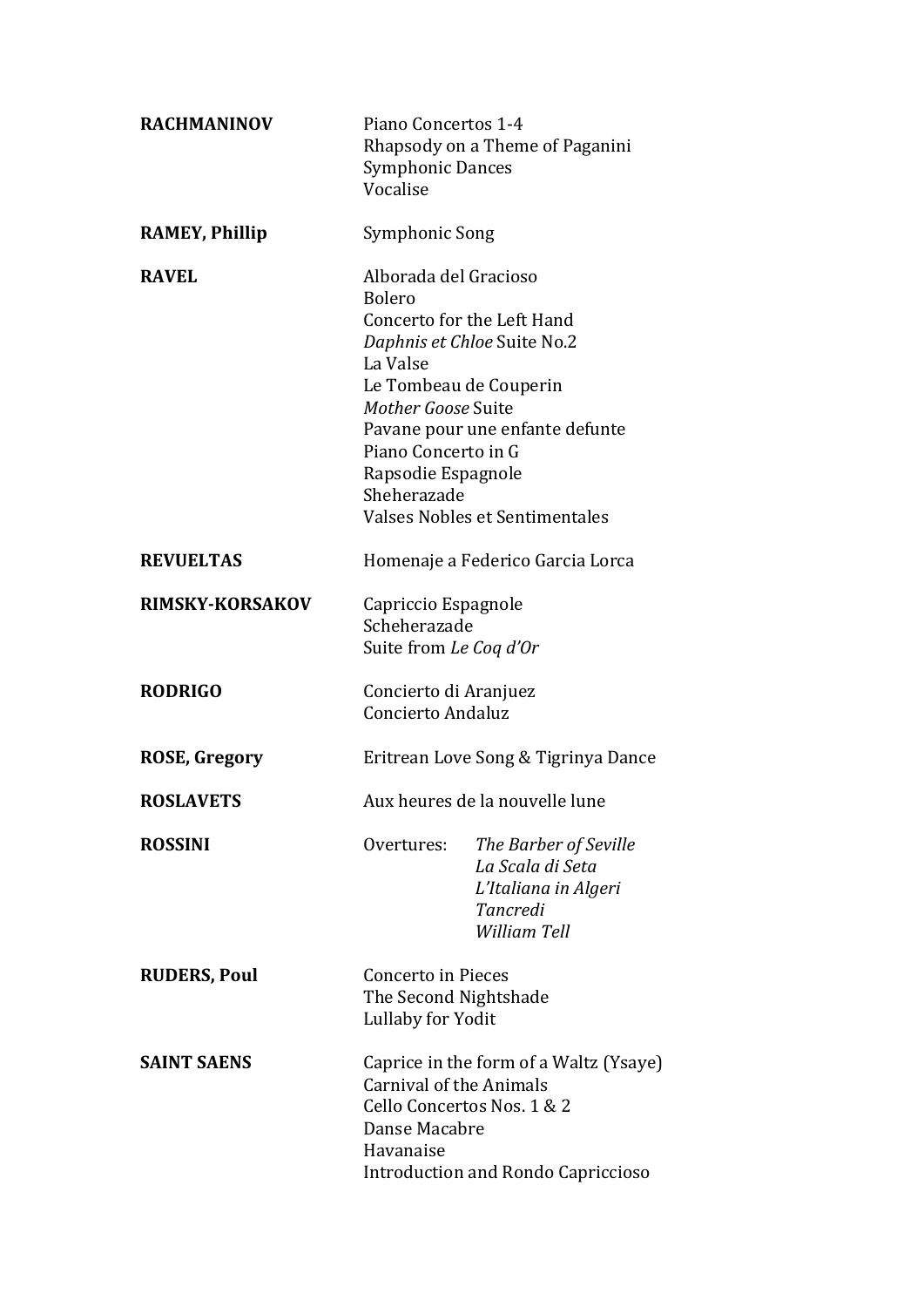Piano Concertos Nos. 2, 4 & 5 Suite for Cello and Orchestra Violin Concerto No.3

| <b>SARASATE</b>          | Zigeunerweisen<br><b>Carmen Fantasy</b>                                                                                                                                                     |
|--------------------------|---------------------------------------------------------------------------------------------------------------------------------------------------------------------------------------------|
| <b>SAWER, David</b>      | Piano Concerto                                                                                                                                                                              |
| <b>SCHELB, Josef</b>     | Musik für Orchester Nr.3<br>Movimento I                                                                                                                                                     |
| <b>SCHOENBERG</b>        | Accompaniment to a Cinema Scene<br>Chamber Symphonies 1 & 2                                                                                                                                 |
| <b>SCHUBERT</b>          | Die Zauberharfe Overture<br>Symphonies 1, 3, 4, 5, 7                                                                                                                                        |
| <b>SCHUBERT-LISZT</b>    | <b>Wanderer Fantasy</b>                                                                                                                                                                     |
| <b>SCHUMANN</b>          | Cello Concerto<br>Konzertstück for Four Horns<br><b>Manfred Overture</b><br>Piano Concerto<br>Symphonies 1-4<br>Symphony No.4 (Original Version)                                            |
| <b>SCHURMANN, Gerard</b> | Nefertiti                                                                                                                                                                                   |
| <b>SCHWERTSIK, Kurt</b>  | Schrumpf-Sinfonie, Op.80                                                                                                                                                                    |
| <b>SCOTT, Derek</b>      | Pagan Overture<br>Airs & Dances<br>Brannigan's Journey<br>Dafydd y Garreg Wen Fantasia<br>Suite Grotesque<br>Chacony<br><b>Fugal Overture</b><br>Kirkliston Waltz<br><b>Clear the Decks</b> |
| <b>SCRIABIN</b>          | Piano Concerto                                                                                                                                                                              |
| <b>SCULTHORPE, Peter</b> | Djilile<br>Kakadu<br><b>Small Town</b><br>Songs of Sea and Sky                                                                                                                              |
| <b>SEREBRIER, José</b>   | Last Tango Before Sunrise                                                                                                                                                                   |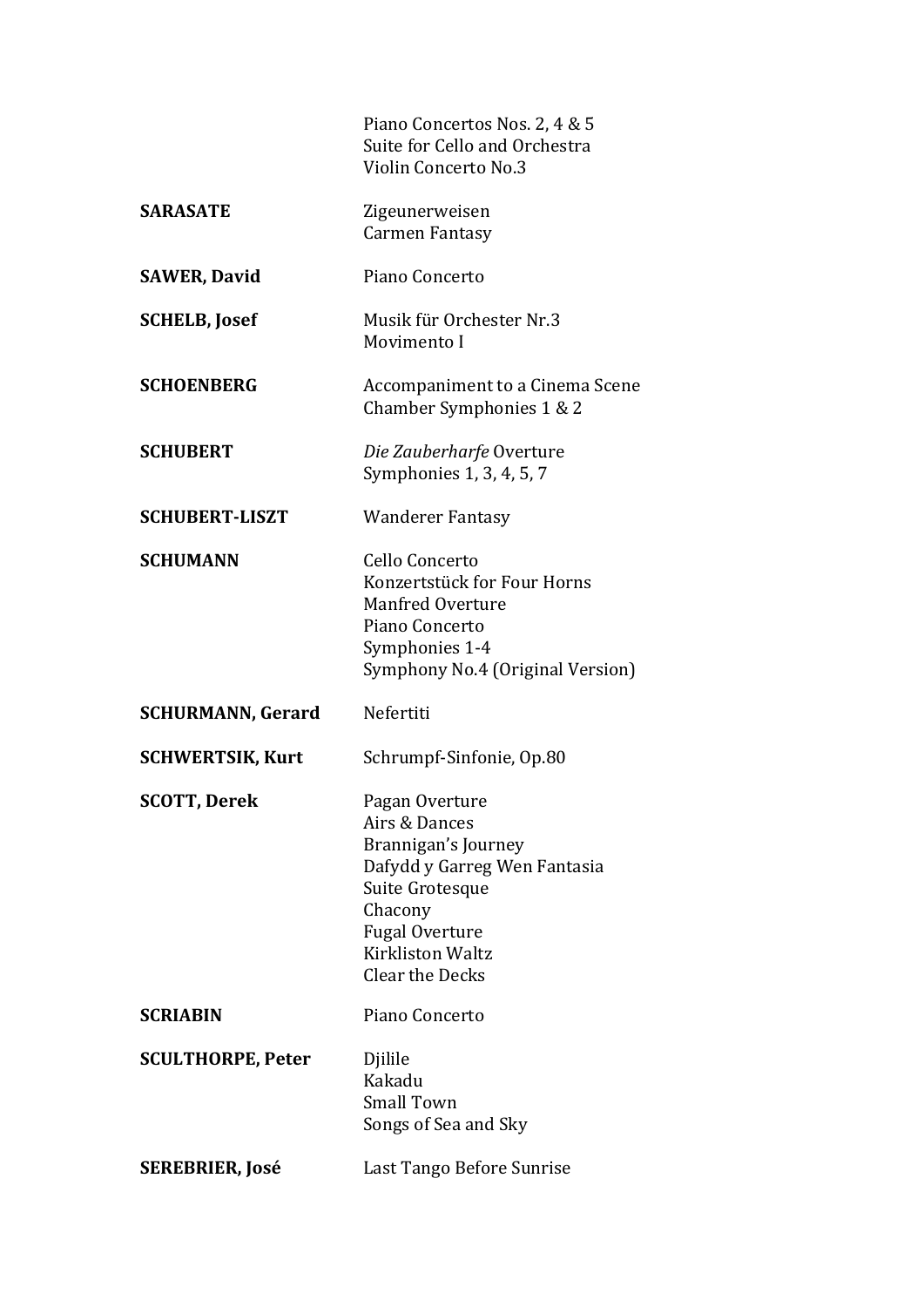| <b>SHOSTAKOVICH</b>   | Cello Concertos 1 & 2<br>Chamber Symphony Op.110a<br>(after String Quartet No.8 - orch. Barschai)<br>Piano Concertos 1 & 2<br>Symphonies 1, 4, 5, 6, 8, 9, 11<br>Jazz Suite No.2 |
|-----------------------|----------------------------------------------------------------------------------------------------------------------------------------------------------------------------------|
| <b>SIBELIUS</b>       | Finlandia<br>Pohjola's Daughter<br>Night Ride and Sunrise<br>Symphonies 1, 2, 7<br><b>Valse Triste</b><br>Violin Concerto                                                        |
| SIRODEAU, Christoph   | Cenotaph V                                                                                                                                                                       |
| <b>SMETANA</b>        | <i>The Bartered Bride: Overture and</i><br>Dance of the Comedians<br>Ma Vlast: Vltava                                                                                            |
| SÖDERLIND, Ragnar     | Oh The Cooling Wind<br>(Variations on a Norwegian Folk<br>Song for String Orchestra)                                                                                             |
| <b>SOLBERG, Leif</b>  | Symphony in D Minor<br>Pastorale in D Major<br>Norse March<br>Ver Sacrum (arr. PM)                                                                                               |
| <b>SONDHEIM</b>       | Suite of Waltzes from A Little Night Music                                                                                                                                       |
| <b>STAMITZ</b>        | Clarinet Concerto No.3 in B Flat                                                                                                                                                 |
| <b>STANFORD</b>       | Violin Concerto                                                                                                                                                                  |
| <b>STANKOVITCH, E</b> | Viola Concerto                                                                                                                                                                   |
| <b>STRAUSS, E</b>     | Bahn Frei                                                                                                                                                                        |
| STRAUSS, J I          | Radetzky March<br>Zampa Galopp, Op.62a                                                                                                                                           |
| <b>STRAUSS, J II</b>  | Accelerationen Walzer, Op.234<br>An die Schönen Blauen Donau<br>Auf der Jagd<br>Bitte Schön<br>Blue Danube, The<br>Die Fledermaus Overture and Excerpts                          |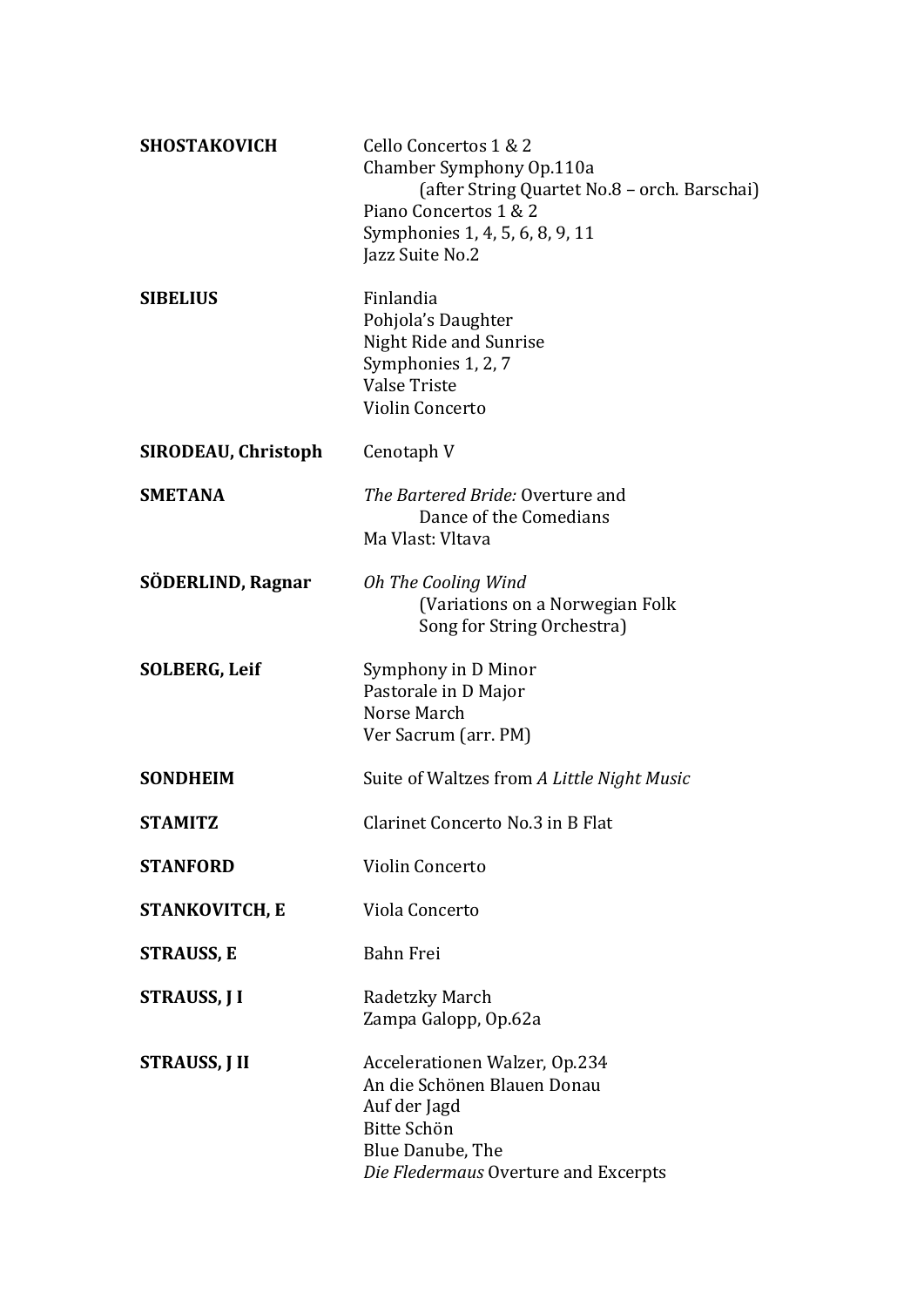|                       | Eljen a Magyar                            |
|-----------------------|-------------------------------------------|
|                       | <b>Emperor Waltzes</b>                    |
|                       | <b>Furioso Polka</b>                      |
|                       | Geschichten aus dem Wienerwald            |
|                       | Gypsy Baron, The: Overture                |
|                       | Im Krapfenwaldl                           |
|                       | Märchen aus dem Orient, Walzer, Op. 444   |
|                       | Persian March                             |
|                       | Tritsch Tratsch Polka                     |
|                       | Unter Donner und Blitz                    |
|                       | Vaterländischer Marsch (w. Josef Strauss) |
|                       | Vergnügungszug, Polka Schnell, Op.281     |
|                       | Vibrationen Walzer                        |
|                       | <b>Voices of Spring</b>                   |
| <b>STRAUSS, Josef</b> | Feuerfest                                 |
|                       | Mein Lebenslauf ist Lieb und Lust, Walzer |
|                       |                                           |
| <b>STRAUSS, R</b>     | <b>Burleske</b>                           |
|                       | Der Rosenkavalier Suite                   |
|                       | Don Juan                                  |
|                       | Don Quixote                               |
|                       | <b>Four Last Songs</b>                    |
|                       | Macbeth                                   |
|                       | Till Eulenspiegel                         |
|                       | Tod und Verklärung                        |
| <b>STRAVINSKY</b>     | Agon                                      |
|                       | Apollon Musagète                          |
|                       | Capriccio                                 |
|                       | Circus Polka                              |
|                       | Concerto in D for Strings                 |
|                       | Concerto for Piano and Wind               |
|                       | <b>Danses Concertantes</b>                |
|                       | Divertimento (from Le Baiser de la Fée)   |
|                       | <b>Dumbarton Oaks</b>                     |
|                       | Firebird, The (Complete Original Ballet)  |
|                       | Firebird, The (Suites 1919 and 1945)      |
|                       | Jeu de Cartes                             |
|                       | Le Baiser de la Fée                       |
|                       | Le Roi des Étoiles                        |
|                       | <b>Les Noces</b>                          |
|                       | Monumentum pro Gesualdo                   |
|                       | Movements for Piano and Orchestra         |
|                       | Octet                                     |
|                       | Petrushka (1947 version)                  |
|                       | Pulcinella (Suite)                        |
|                       | Rite of Spring, The                       |
|                       | Suites 1 and 2 for Small Orchestra        |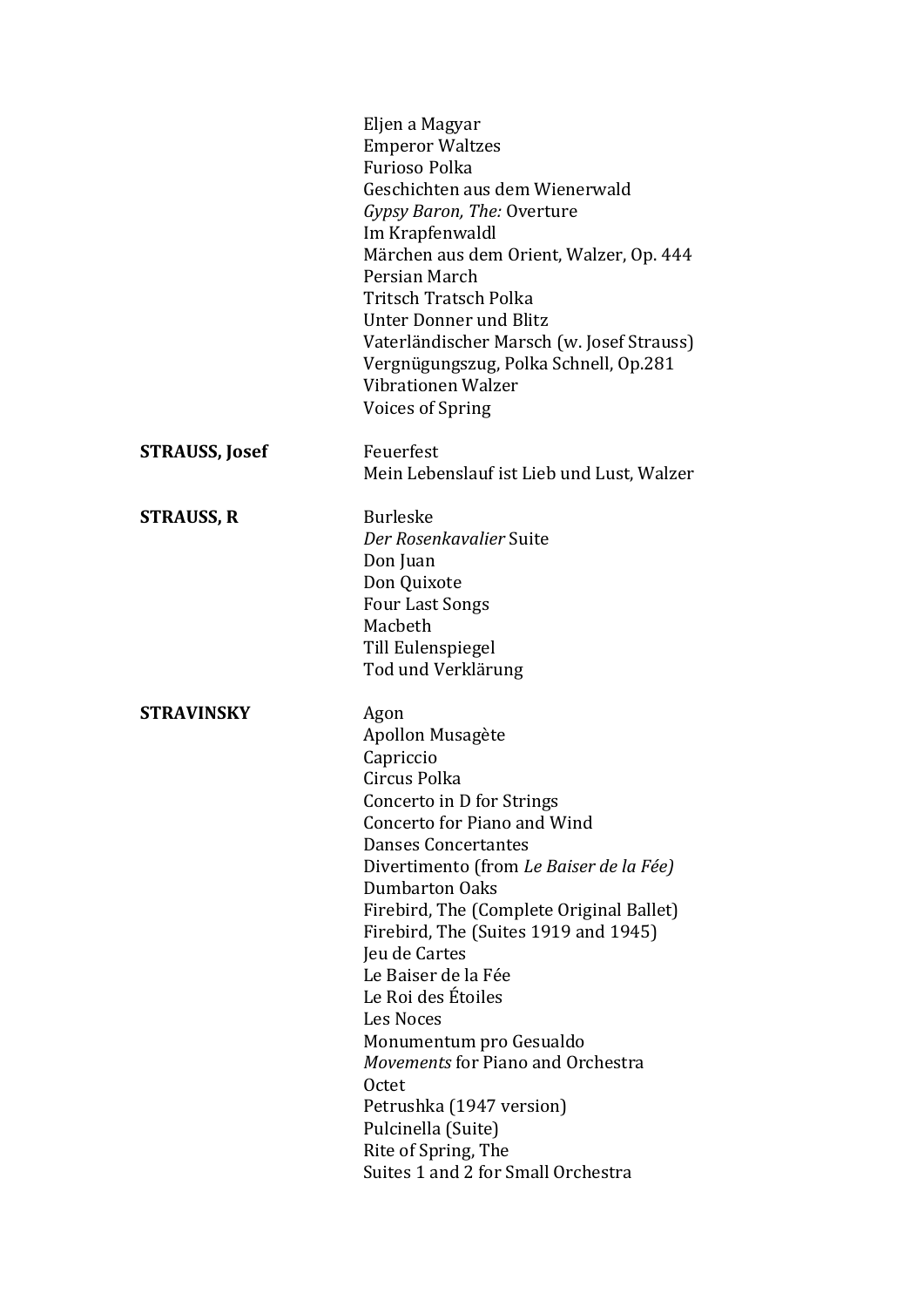|                                      | Symphony in C<br><b>Symphony of Psalms</b>                                                                                                                                                                                                                         | <b>Symphony in Three Movements</b>                                                                                                                                                                                                     |
|--------------------------------------|--------------------------------------------------------------------------------------------------------------------------------------------------------------------------------------------------------------------------------------------------------------------|----------------------------------------------------------------------------------------------------------------------------------------------------------------------------------------------------------------------------------------|
| <b>SULLIVAN</b>                      | Overtures:                                                                                                                                                                                                                                                         | The Mikado<br>The Pirates of Penzance<br>The Yeomen of the Guard                                                                                                                                                                       |
| <b>SULLIVAN-</b><br><b>MACKERRAS</b> | Pineapple Poll                                                                                                                                                                                                                                                     |                                                                                                                                                                                                                                        |
| <b>SURINACH</b>                      | Sinfonia Chica                                                                                                                                                                                                                                                     |                                                                                                                                                                                                                                        |
| <b>SUPPE</b>                         | Overtures:                                                                                                                                                                                                                                                         | Light Cavalry;<br>Morning Noon and Night in Vienna                                                                                                                                                                                     |
| <b>SZYMANOWSKI</b>                   | Violin Concerto No. 2                                                                                                                                                                                                                                              |                                                                                                                                                                                                                                        |
| <b>TAKEMITSU</b>                     | <b>Quotation of Dream</b><br><b>Requiem for Strings</b>                                                                                                                                                                                                            | Signals from Heaven (Two Antiphonal Fanfares)                                                                                                                                                                                          |
| <b>TAVENER, John</b>                 | The Protecting Veil                                                                                                                                                                                                                                                |                                                                                                                                                                                                                                        |
| <b>TCHAIKOVSKY</b>                   | 1812 Overture<br>Capriccio Italien<br>Francesca da Rimini<br>Hamlet<br>Piano Concertos Nos. 1 & 2<br>Romeo and Juliet<br>Serenade for Strings<br>Serenade Melancolique<br>Symphonies 1, 4, 5, 6<br>Swan Lake (Complete)<br>Violin Concerto<br><b>Waltz Scherzo</b> | Andante Cantabile (from String Quartet No.1)<br>Eugene Onegin: Waltz and Polonaise<br>Nutcracker, The (Complete)<br>Piano Concerto No.2 (Siloti Version)<br>Sleeping Beauty, The (Suite)<br>Variations on a Rococo Theme (Fitzenhagen) |
| THOMMESSEN,<br><b>Olav Anton</b>     | Gymnopedie Lugubre                                                                                                                                                                                                                                                 |                                                                                                                                                                                                                                        |
| <b>THOMSON, Virgil</b>               | The Feast of Love                                                                                                                                                                                                                                                  |                                                                                                                                                                                                                                        |
| <b>TORKE, Michael</b>                | Javelin                                                                                                                                                                                                                                                            |                                                                                                                                                                                                                                        |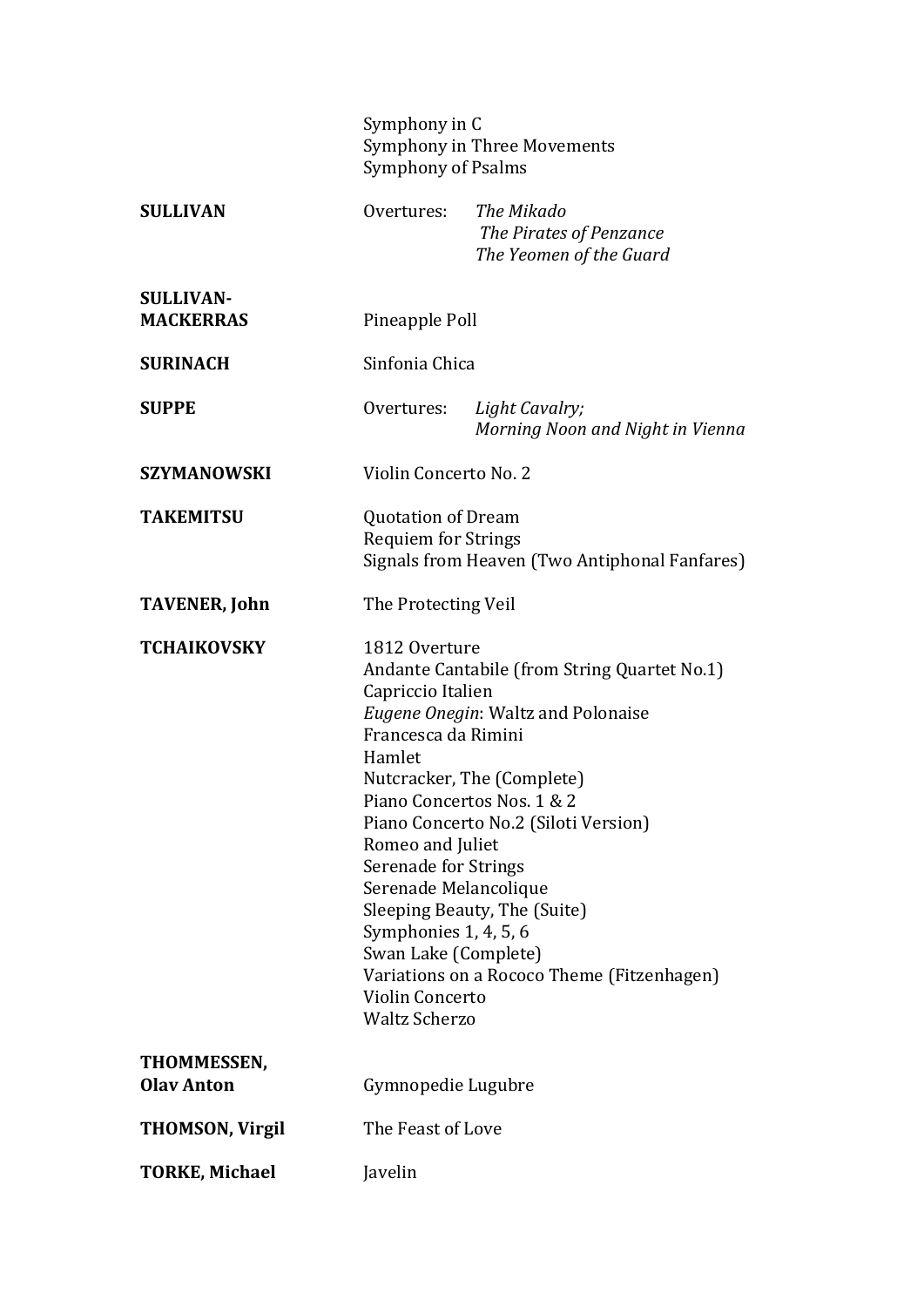| <b>VAAGE, Knut</b>      | Transit                                                                                                                                                                                                                                |
|-------------------------|----------------------------------------------------------------------------------------------------------------------------------------------------------------------------------------------------------------------------------------|
| <b>VASKS, Peteris</b>   | Cello Concerto                                                                                                                                                                                                                         |
| <b>VAUGHAN WILLIAMS</b> | Fantasia on a Theme of Thomas Tallis<br>Fantasia on Greensleeves<br>Five Variants of Dives and Lazarus<br>Overture: The Wasps<br>Suite on English Folk Songs<br>A London Symphony (Symphony No.2)<br>Symphonies 5 & 6<br>Tuba Concerto |
| <b>VERDI</b>            | Excerpts from Aida, La Forza del Destino,<br>La Traviata, Rigoletto, Nabucco<br>Macbeth<br><b>Otello</b>                                                                                                                               |
| <b>VILLA LOBOS</b>      | Bachianas Brasileiras, Nos. 5 & 9                                                                                                                                                                                                      |
| <b>VIVALDI</b>          | Concerto for 2 Horns in F, RV 539<br>Concerto for Oboe in C, RV 447<br>The Four Seasons                                                                                                                                                |
| <b>WAGNER</b>           | Overtures, Preludes and excerpts from<br>Die Meistersinger von Nürnberg;<br>The Flying Dutchman; Lohengrin;<br>Tristan und Isolde                                                                                                      |
| <b>WALKER, Robin</b>    | She Moved Through The Fair                                                                                                                                                                                                             |
| <b>WALLIN, Rolf</b>     | Timpani Concerto                                                                                                                                                                                                                       |
| <b>WALTON</b>           | Crown Imperial<br>Johannesburg Festival Overture<br>Scapino<br><b>Spitfire Prelude and Fugue</b>                                                                                                                                       |
| <b>WARLOCK</b>          | Capriol                                                                                                                                                                                                                                |
| <b>WAXMAN, F</b>        | Fantasia on themes from Carmen                                                                                                                                                                                                         |
| <b>WEBER</b>            | <b>Bassoon Concerto</b><br><b>Clarinet Concerto No.1</b><br>Der Freischütz<br>Overtures:<br>Euryanthe<br><b>Ruler of the Spirits</b>                                                                                                   |